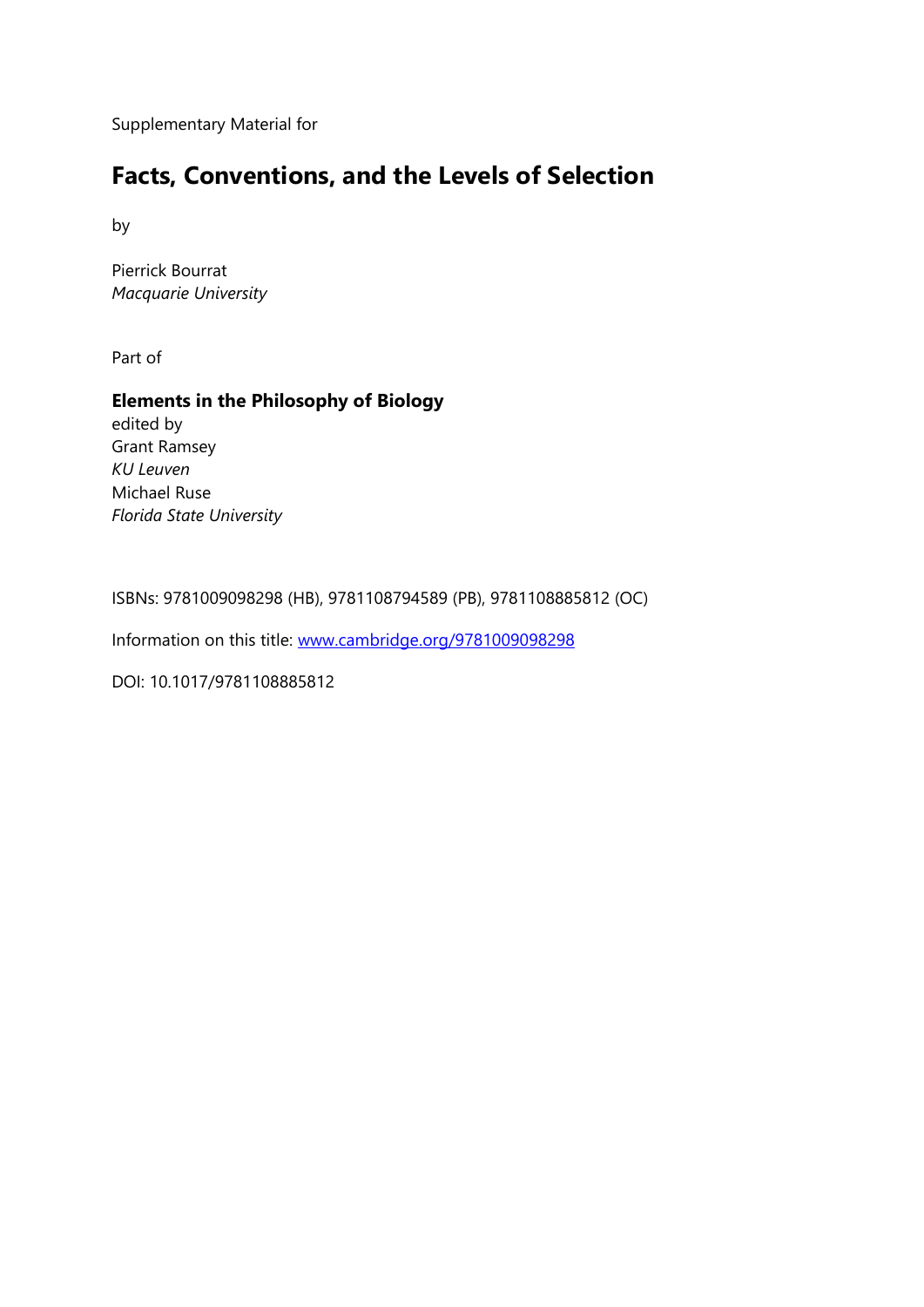# **Online Appendix**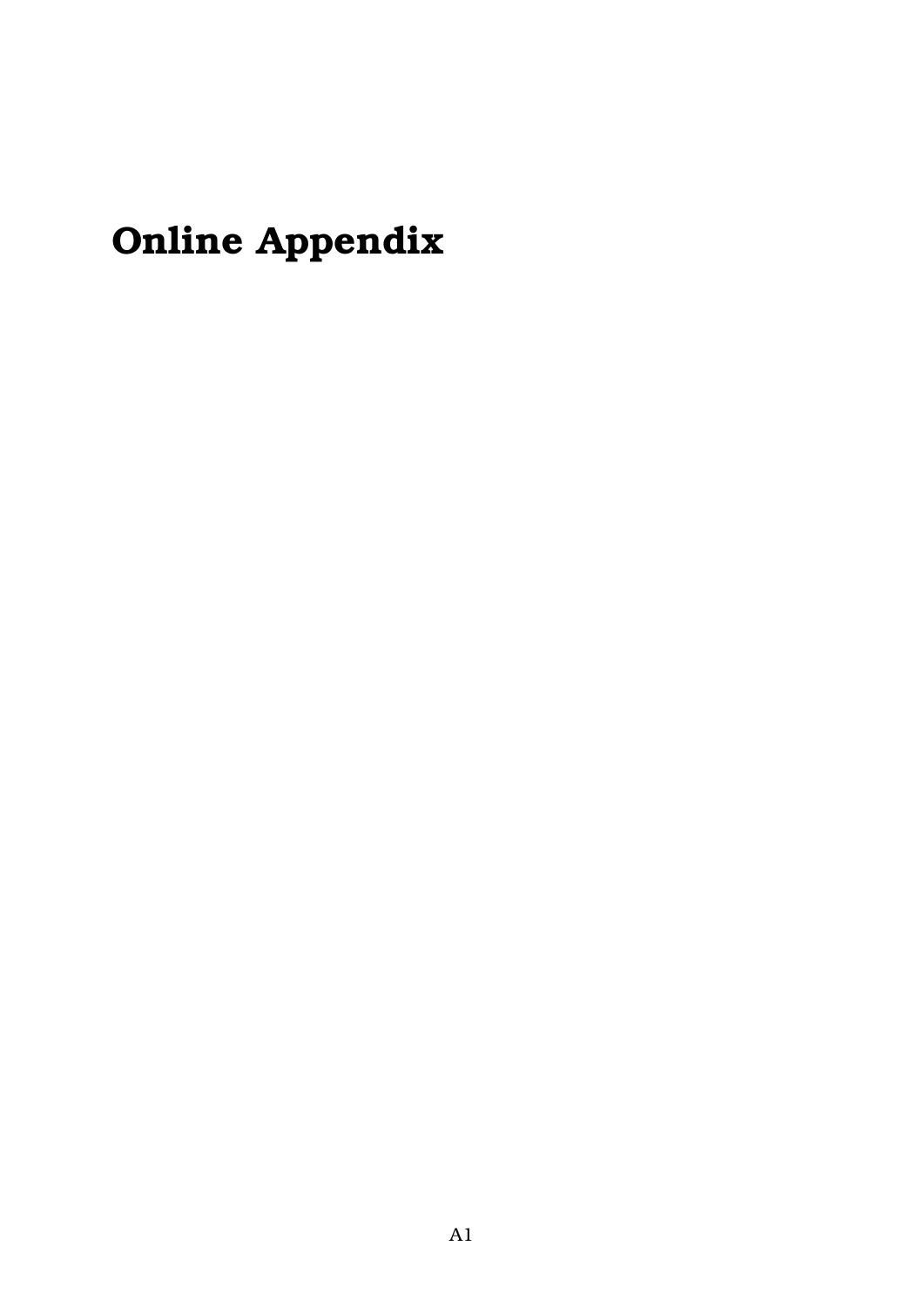#### **Box 1: Lewontin's three conditions**

Ever since Darwin (1859), numerous authors have proposed schemes to capture the process of evolution by natural selection. The most famous of them was offered by Lewontin (1970). There are subtle differences between these schemes (see Godfrey-Smith 2007, for a review), but nearly all have the following basic structure:

> For evolution by natural selection on a trait to occur in a collection of entities, the following three conditions should be met:

- *1. The entities exhibit variation on that trait*
- *2. The variation is associated with differences in fitness*
- *3. The variation is heritable*

This basic scheme is riddled with ambiguities and problems. For instance, one is not told what exactly is meant by 'fitness' beyond differences in reproductive output. The scheme is also described in a statistical rather than causal fashion. Arguably, however, natural selection is a causal process, even though

there is some controversy over whether natural selection is a causal process or a statistical phenomenon (for an overview of the debate see Otsuka 2016).

To keep things simple, effective, and general, when I mention Lewontin's conditions for a trait, I will refer to *a setting in which a collection of entities at a given level of organization 1) exhibits variation on this trait, that 2) this variation is causally responsible for or constitutes differences in fitness, which translates into differences in growth or multiplication (e.g., differences in reproductive outputs), and 3) where factors causally responsible for the trait variation are transmitted over time (e.g., from parent to offspring).* The reason I use 'growth' and 'multiplication,' which I take as synonymous, instead of 'reproductive output' is that these terms cover more cases, such as when reproduction and expansion are blurred (see more on the distinction between 'reproduction' and 'multiplication' in Section 5).

?

There exists a link between the Price equation and Lewontin's three conditions, which is discussed in Box 5 of the Appendix.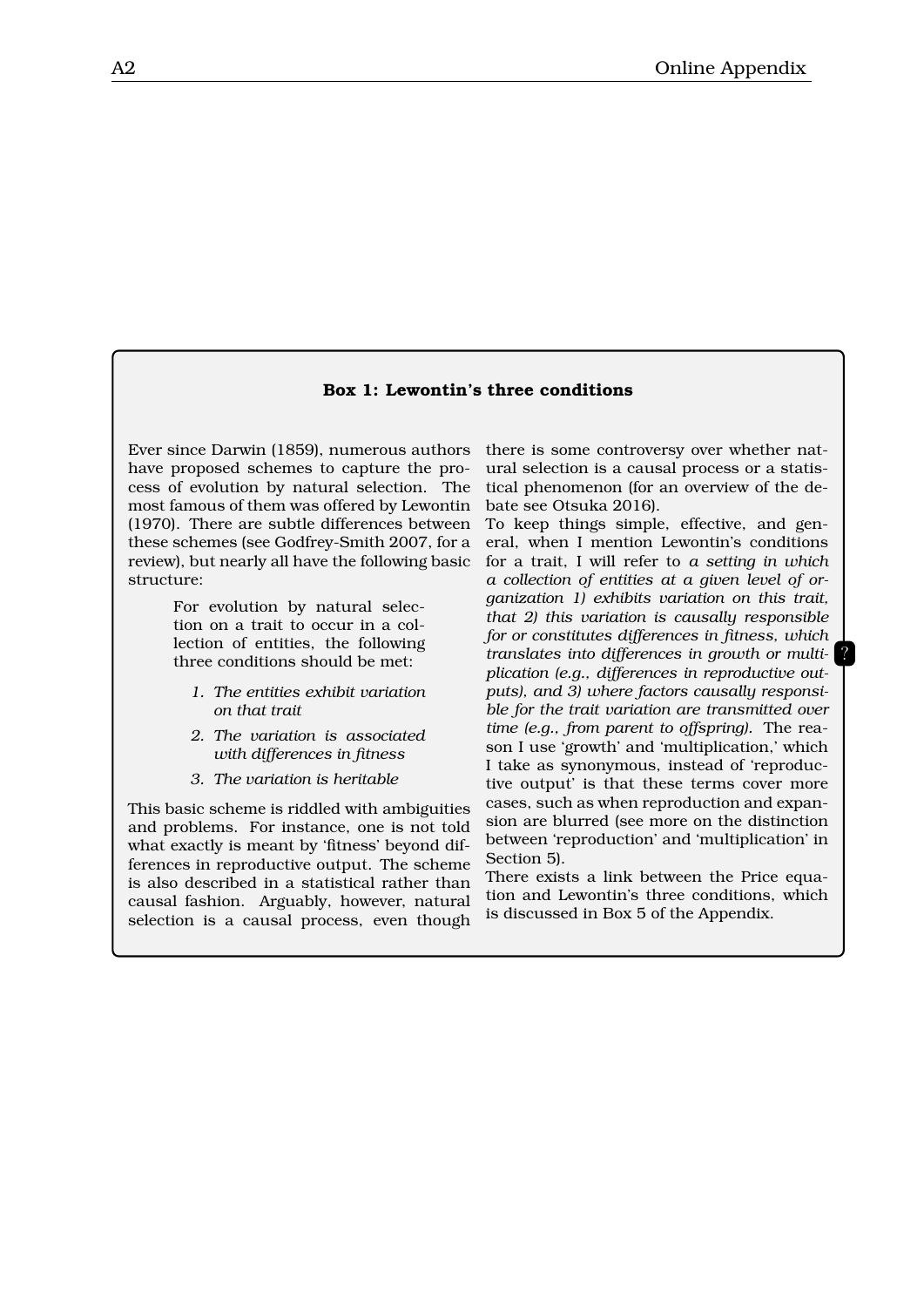#### **Box 2: Why Use the Price equation to Discuss Units and Levels of Selection**

The Price equation describes the average change in a character or trait— I use the two interchangeably—of a population over time for instance, the number of stripes an individual zebra has—by decomposing this change into covariances and expected values. A short derivation of the Price equation is given in Box 4 in the Appendix.

One important reason to use the Price equation in the context of units and levels of selection is purely pragmatic. To put it simply, anyone wanting to delve into the literature on levels of selection will have to know the Price equation. Although I could, in principle, use other tools, many theorists have found the Price equation useful to discuss this topic, as well as other issues in evolutionary biology. To engage with this literature, it is thus better to retain the terminology used by those authors.

A second reason is more profound. Because the Price equation is a mathematical identity, it is nearly 'assumption free' (Walsh and Lynch 2018, pp. 146).*a* This feature gives the Price equation a level of abstractness that is particularly useful for the philosophical project of investigating conceptual issues surrounding the levels of selection. And in fact, this feature has been used to unify different parts of evolutionary theory which seemingly relied on different equations

(see Luque 2017). Another advantage of the nearly assumption-free nature of the Price equation is that one can apply it to any sort of entities—whether biological or not—which form a population, at any level of organization, and over any time period. This feature is particularly useful for a philosophical project like mine.

One can also tweak the Price equation in many ways to satisfy the peculiarities of a population. For example, one might suppose that the entities of the population reproduce asexually, perfectly, and in discrete generations. These are indeed the assumptions classically used to present the Price equation. For simplicity, I make the same assumptions in this Element, unless indicated otherwise. However, one could equally assume a much messier setting in which reproduction is not asexual but complex (for instance, each offspring entity of the population has a different number of parents), inheritance has low fidelity, and generations overlap. As Price himself wrote in a piece published posthumously, he intended a general theory of selection that could be applied to systems as diverse as those studied in psychology, archeology, politics, or economics (Price 1995; Frank 1995). There is no constraint on what one can assume.

*a* I write 'nearly' because the Price equation is not entirely assumption-free: one still needs to specify a population made of entities to apply the Price equation, and this specification is an assumption. The standard Price equation also assumes that each individual in the offspring population has at least one parent. Thus, it cannot deal with migration (for a general version of the Price equation that deals with migration, see Kerr and Godfrey-Smith 2009). This minimal assumption aside, the Price equation does not make any assumption about the *nature* of entities composing the population, hence why I say it is assumption-free. I thank Victor Luque for making this point clear to me.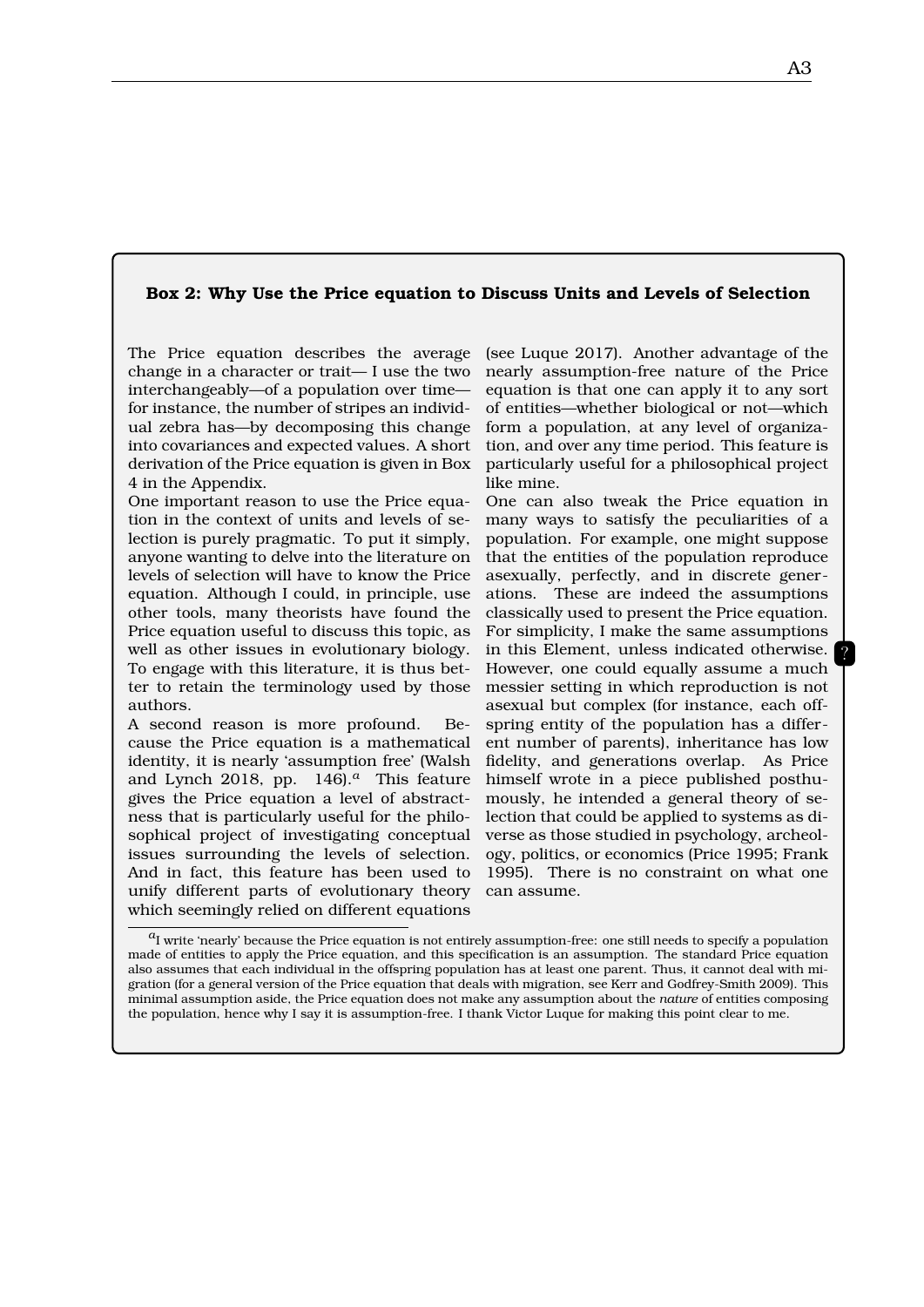#### **Box 2: continued**

The assumption-free feature of the Price equation is thus a blessing for philosophical analysis. It is, however, a mixed one. The equation's generality and abstractness mean that, like Lewontin's conditions, one can apply it to entities that have no meaning beyond that imposed by an observer such as half-organisms. These features can also lead to the erroneous belief that it delivers more than it (in-principle) can. For instance, one might think that the Price equation can tell us something about the mechanisms or causes underlying the evolutionary change observed between two times. This is not the case. The Price equation is *merely* a mathematical identity that cannot say anything more about evolution than classical algebra can, which is to say not much. It *must* always be supplemented by particular assumptions about the population studied and be *interpreted* in a causal or mechanistic way to be useful in a particular evolutionary context. Once supplemented by particular assumptions, the Price equation can illuminate things that would otherwise be harder to grasp or represent.

While some readers might be on board with the spirit of my project they might insist that the Price equation is not the most relevant tool for the task ahead of us. Although these critics might have their reasons (see, for instance, van Veelen 2005; Traulsen 2010; Nowak and Highfield 2012, pp. 100-101), I believe that using the Price approach to understand natural selection and the levels of selection is akin to learning a particular programming language. Before learning a programming language, a would-be programmer might ask why they should choose to learn one particular language over another. There might be different views on the matter. However, if one wants to work in an area in which a large number of actors use a particular language, knowing this language will facilitate understanding what is at stake and enable some progress. It is fair to say that the Price equation and related approaches have been the main language used by evolutionists to talk about levels of selection in the last 40 years. Of course, the specific use of the language might hinder some important things that another language might make more readily visible. That said, such a problem is not specific to the literature on levels of selection. It is true for any topic using a particular framework. One can just hope to be as clear as possible about separating the constraints pertaining to the language used from issues directly related to the notion of levels of selection. To be able to do so readily, one can also hope to become proficient in more than one language.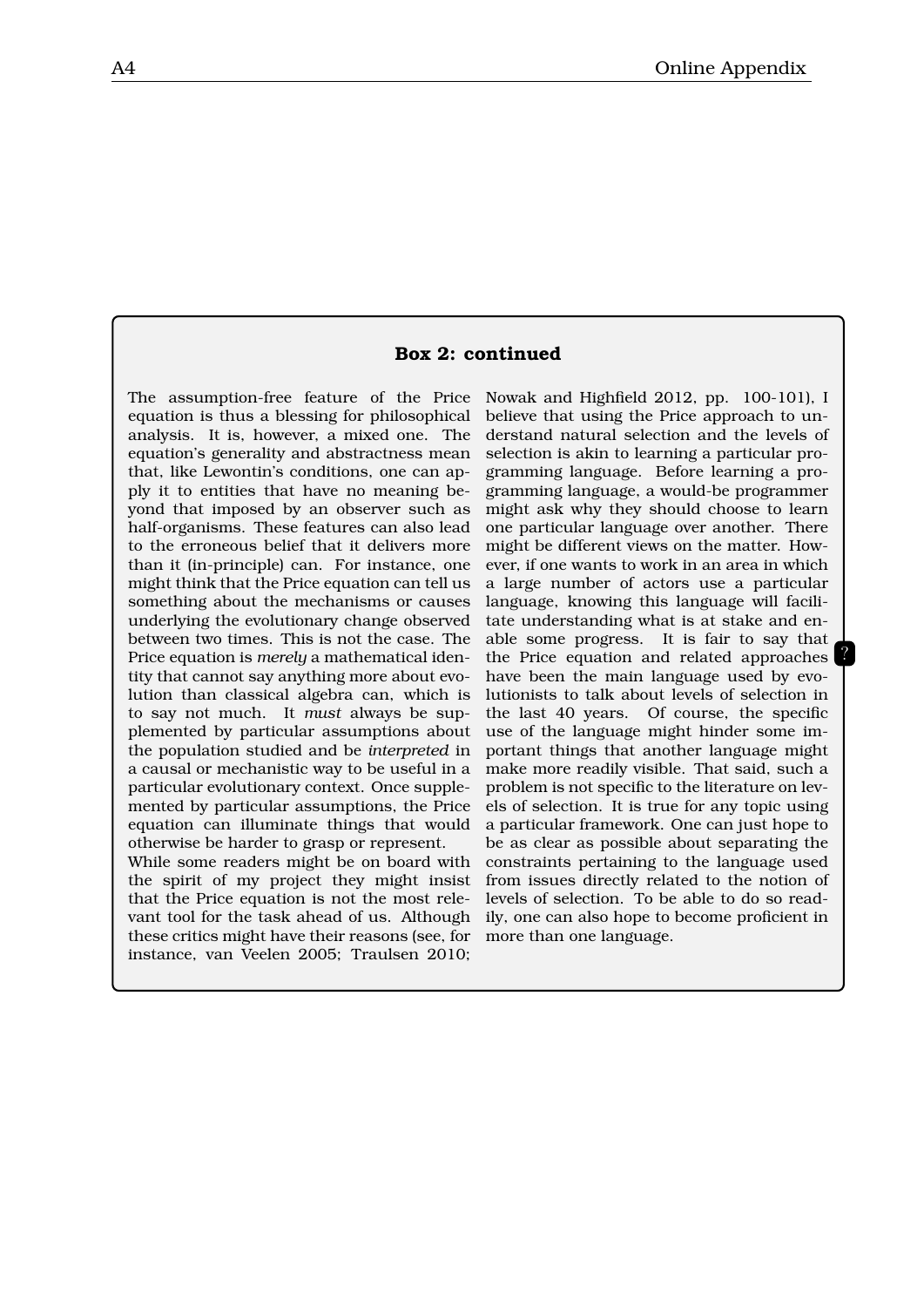#### **Box 3: Conventionalism**

As noted by Rescorla (2019), the theme of The topic of conventionalism crops up in difconventionalism is recurrent in diverse areas of philosophy, from mathematics to morality through metaphysics. In general, to be conventionalist about X is to believe that X results merely from conventions, rather than from facts about the world. In contrast, to be a realist about X is to believe that X is a matter of objective facts. In philosophy of science, conventionalism is often thought to have originated in the 1902 work of Henri Poincaré *La Science et l'Hypothèse* (*Science and Hypothesis*) in which he contends that the axioms of geometry are "des définitions déguisées" (disguised definitions) (Ben-Menahem 2006; Rescorla 2019). Conventionalism is also often associated with Pierre Duhem. In his 1906 work *La théorie physique* (*The Aim and Structure of Physical Theory*), he argues that theories are underdetermined by experiments. That is, when observations do not conform to the prediction of a theory, any part of the whole set of hypotheses upon which this theory relies—which he calls 'auxiliary hypotheses'—can be amended to fit this observation without having to change the theory. It follows that if scientists choose one set of hypotheses over another, these choices are conventional rather than factual (Ben-Menahem 2006, p.36). Duhem's thesis, together with Poincaré's work on geometry shaped the conventionalism of logical positivists about diverse aspects of science such as exposed in Carnap ([1937] 2002) and Reichenbach (1938), as well as the realist responses it led to, the most famous of which being those of Quine (1936) and Quine (1960).

ferent areas of contemporary philosophy and under different guises. To give one example, a fundamental question in philosophy of mathematics is whether mathematics is indispensable to empirical sciences (Colyvan 2012). Philosophers who believe so are called 'platonists' while those who believe one can dispense with mathematics are called 'nominalists' (or antirealists). The term 'nominalism' has different meanings in different contexts. However, to be a nominalist about mathematics is to believe that mathematical objects do not exist and have no causal power. There are just a set of conventions. Thus, to be a nominalist about mathematics implies a form of conventionalism. However, to be platonist does not imply one is a realist. One might believe that mathematical objects are real but that our way of describing them is conventional with potentially multiple legitimate sets of conventions. At any rate, if mathematics is conventional, then it follows that one could use another set of conventions (non-mathematical) to derive scientific theories. Field (2016) represents an attempt of this project with Newtonian mechanics. In it, Field successfully derives one part of Newtonian mechanics without reference to numbers (for an accessible introduction see Colyvan 2012). Where this example becomes interesting is that one chief reason Field finds his approach appealing is that it does not require the use of a particular coordinate frame,*a* because a coordinate frame is a conventional element within a theory. Thus, one can be a conventionalist about mathematics motivated by realism about scientific theories.

*a* I thank Mark Colyvan for pointing this out to me.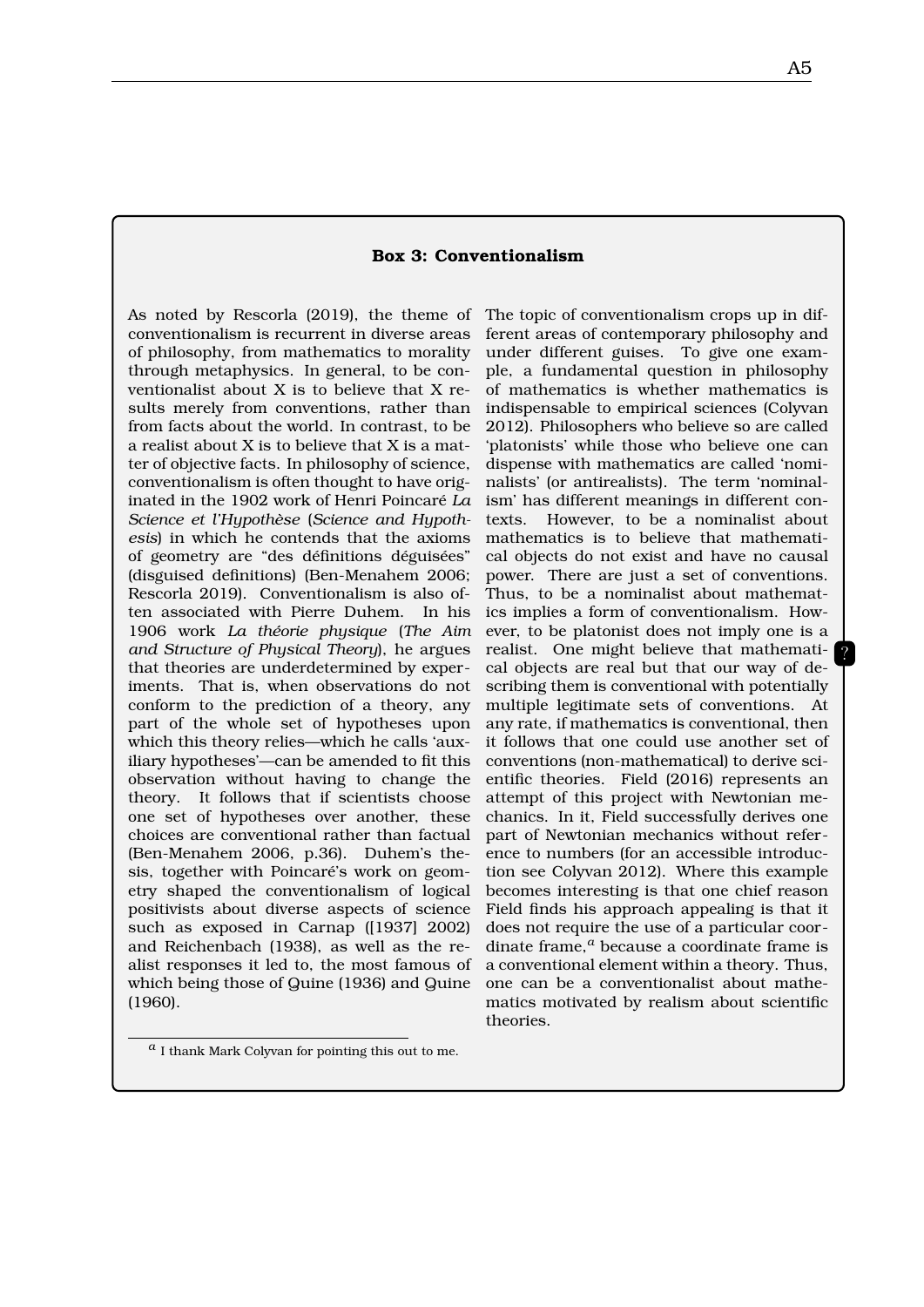#### **Box 3: continued**

In the literature on levels of selection, conventionalist thinking is aptly illustrated by Richard Dawkins' (1982, chap. 1) Necker cube analogy. In this optical illusion (see Figure below), there is no fact of the matter as to which of the two possible orientations of the cube is *the* correct one. Similarly, evolutionary processes can be regarded from different perspectives without changing the facts. Dawkins writes:

> To return to the analogy of the Necker Cube, the mental flip that I want to encourage can be characterized as follows. We look at life and begin by seeing a collection of interacting individual organisms. We know that they contain smaller units, and we know that they are, in turn, parts of larger composite units, but we fix our gaze on the whole organisms. Then suddenly the image flips. The individual bodies are still there; they have not moved, but they seem to have gone transparent. We see through them to the replicating fragments of DNA within, and we see the

wider world as an arena in which these genetic fragments play out their tournaments of manipulative skill. (pp.4-5)

Dawkins is here telling us that there is no fact of the matter concerning at which level natural selection operates. We can look at things either from the perspective of individual organisms or from the perspective of the genes without changing any fact.

A number of philosophers have defended conventionalist views about units and levels of selection (e.g., Sterelny and Kitcher 1988; Sterelny 1996; Kitcher et al. 1990; Waters 1991; Waters 2005; Sterelny and Griffiths 1999; Wilson 2003; Kitcher 2004). The term 'pluralism' has sometimes been used to refer to this position. However, I prefer the term conventionalism over pluralism in the zebra example and Necker cube analogy, because the set of conventions used to describe each scenario is the only feature that changes. The term 'pluralism' is more ambiguous in the levels-of-selection context. Other philosophers have defended, in response, explicitly realist positions (e.g., Sober 1990; Sober 2011; Okasha 2011; Lloyd et al. 2005; Lloyd et al. 2008).

?



A Necker cube. In this optical illusion, there are two equally valid ways of representing this cube: either the lowest of the two facing sides is in the foreground, or it is in the background.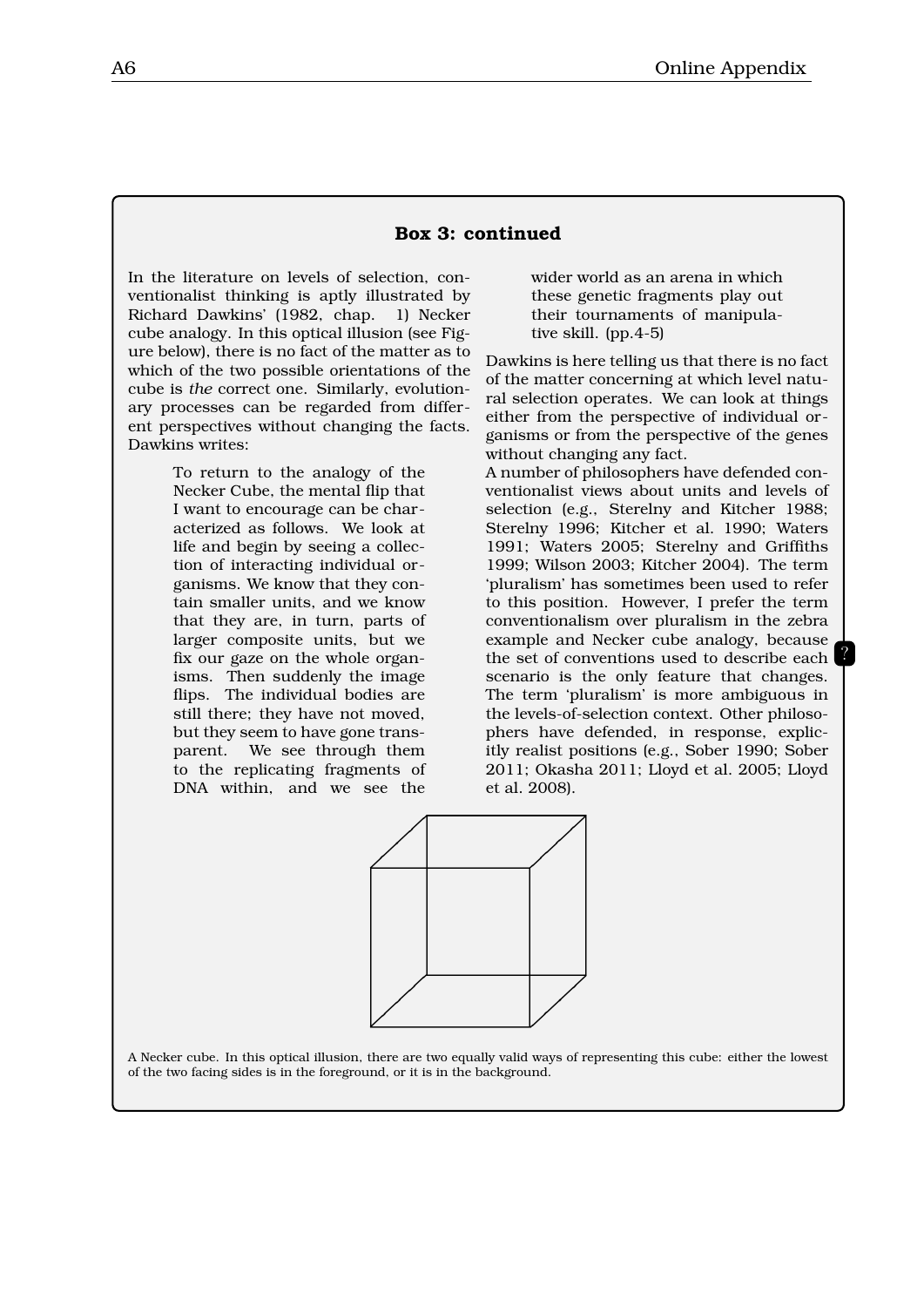#### **Box 4: Simple Derivation of the Price Equation**

The Price equation describes the average change of a character *z* between two times in a population (∆*z*). I will assume here that these two times are generations, but this is for exposition purposes only. We have:

$$
\Delta \overline{z} = \overline{z'} - \overline{z},
$$

where  $\overline{z}$  and  $\overline{z'}$  are the mean values of the character in the population at the parental and offspring generation, respectively. By definition, in a population of *n* particles,  $\overline{z}$  is equal to:

$$
\overline{z} = \frac{1}{n} \sum_{i=1}^{n} z_i,
$$

and  $\overline{z'}$  is equal to:

$$
\overline{z'} = \frac{1}{n} \sum_{i=1}^{n} \frac{w_i}{\overline{w}} (z_i + \Delta z_i) = \frac{1}{n} \sum_{i=1}^{n} \omega_i (z_i + \Delta z_i),
$$

where  $\Delta z_i$  is the mean change in character between an entity *i* and that of the average of its offspring.

From there we can rewrite ∆*z* as:

$$
\Delta \overline{z} = \frac{1}{n} \sum_{i=1}^n \omega_i (z_i + \Delta z_i) - \sum_{i=1}^n z_i
$$
  
= 
$$
\frac{1}{n} \sum_{i=1}^n \omega_i z_i - \frac{1}{n} \sum_{i=1}^n z_i + \frac{1}{n} \sum_{i=1}^n \omega_i \Delta z_i.
$$

Following the definitions of covariance and expectation, we have  $Cov(X, Y) = E(XY)$  −  $E(X) E(Y)$ , where  $Cov(X, Y)$  is the covariance between *X* and *Y*.  $E(X)$  is the expectation of *X* which is defined as  $E(X) = \frac{1}{n} \sum_{i=1}^{n} X_i$ .

Noticing that  $E(\omega_i) = 1$ , so that its product with any term is equal to the value of the latter, and applying the definitions of covariance and expectation, the above equation can be rewritten as:

$$
\Delta \overline{z} = \underbrace{\frac{1}{n} \sum_{i=1}^{n} \omega_i z_i}_{\text{Cov}(\omega_i, z_i)} - \underbrace{\frac{1}{n} \sum_{i=1}^{n} z_i \frac{1}{n} \sum_{i=1}^{n} \omega_i}_{\text{Cov}(\omega_i, z_i)} + \underbrace{\frac{1}{n} \sum_{i=1}^{n} \omega_i \Delta z_i}_{\text{E}(\omega_i \Delta z_i)}
$$

which is Equation (2.1) in the main text, a classical form of the Price equation. For other derivations and introductions see, for instance, Okasha (2006, chap. 1), Frank (1998, chap. 2), McElreath and Boyd (2007, chap. 6), Birch (2017, Appendix), and Rice (2004, chap. 6).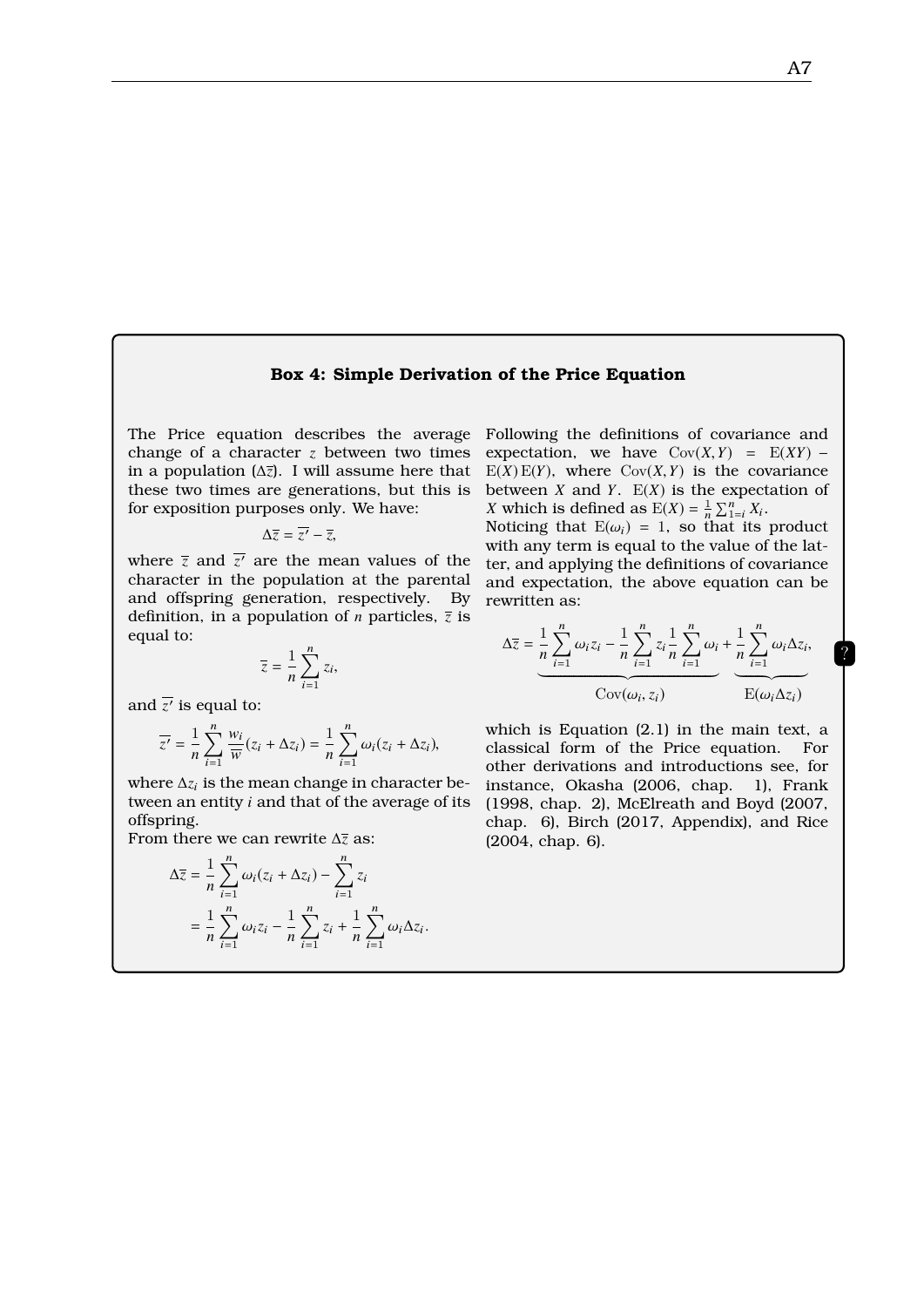#### **Box 5: The Lewontinized version of the Price equation**

Following Okasha (2006, chap. 1), we start Since a covariance between a variable and from Equation (2.1) in the main text:

$$
\Delta \overline{z} = \text{Cov}(\omega_i, z_i) + \text{E}(\omega_i \Delta z_i). \tag{2.1}
$$

Recall that  $Cov(X, Y) = E(XY) - E(X)E(Y)$  (see Box 4 of the Appendix). Thus, when  $X = \omega$ and  $Y = \Delta z$ , we get:

$$
Cov(\omega_i, \Delta z_i) = E(\omega_i, \Delta z_i) - E(\omega_i) E(\Delta z_i).
$$

Noticing that  $E(\omega_i) = 1$ , this equation simplifies into:

$$
Cov(\omega_i, \Delta z_i) = E(\omega_i \Delta z_i) - E(\Delta z_i).
$$

Once rearranged we have:

$$
E(\omega_i \Delta z_i) = \text{Cov}(\omega_i, \Delta z_i) + E(\Delta z_i), \tag{A.1}
$$

which is the second term on the right-hand side of Equation (2.1).

Plugging Equation (A.1) into Equation (2.1) we get:

$$
\Delta \overline{z} = \text{Cov}(\omega_i, z_i + \Delta z_i) + \text{E}(\Delta z_i)
$$
  
=  $\text{Cov}(\omega_i, z'_i) + \text{E}(\Delta z_i).$  (A.2)

We then define  $z_i'$  as the dependent variable of the following linear regression model:

$$
z_i' = a + h^2 z_i + e_i,
$$
 (A.3)

where *a* is the intercept,  $h^2$  is the slope of the regression line of average offspring character on parental character which, assuming no environmental correlation, represents the narrow-sense heritability of character *z*, and  $e_i$  is the residual for  $i$ , that is the deviation for *i* of its character value from the regression line. Narrow-sense heritability, following the standard least-square method is the regression coefficient on average offspring character on parental character and is defined as  $\frac{\text{Cov}(\overline{z'_i},z_i)}{\text{Var}(z)}$  with  $\overline{z'_i}$  being the average offspring character of entity *i*,  $\beta_{\omega z}$  is the regression coefficient of relative growth on character *z*, and  $Var(z_i)$  is the variance of *z*.

Plugging Equation (A.3) into Equation (A.2) and using the distributive property of variance, we get

$$
\Delta \overline{z} = \text{Cov}(\omega_i, a) + h^2 \text{Cov}(\omega_i, z_i) + \text{Cov}(\omega_i, e_i) + \text{E}(\Delta z_i).
$$

a constant such as *a* is nil, then by least squares theory  $Cov(X, Y) = \beta_{XY}Var(Y)$ , where  $\beta_{XY}$  is the slope of the linear regression of variable *X* on *Y* (see Lynch and Walsh 1998, chap. 3), and assuming  $Cov(\omega_i, e_i) = 0$ , we get:

$$
\Delta \overline{z} = h^2 \operatorname{Cov}(\omega_i, z_i) + \operatorname{E}(\Delta z_i)
$$
  
=  $h^2 \beta_{\omega z} \operatorname{Var}(z_i) + \operatorname{E}(\Delta z_i),$  (2.7)

?

which is the Lewontinized version of the Price equation.

In fact, **Condition 1) corresponds to**  $Var(z_i) \neq 0$ ; Condition 2) corresponds to  $\beta_{\omega z} \neq 0$ ; and Condition 3) corresponds to  $h^2 > 0$ . For the verbal formulation of the three<br>conditions see Box 1 of the Appendix conditions, see Box 1 of the Appendix.

Note that the Lewontinized version of the Price equation is more general than Lewontin's three conditions because it includes the term  $E(\Delta z_i)$ , which is the evolutionary change due to evolutionary processes apart from natural selection. The presence of this second term can explain why, in some cases, despite the selection term being non-nil, there is no evolutionary change observed (Okasha 2006, Chap. 1). In such cases, we have  $h^2 \beta_{\omega z}$  Var( $z_i$ ) = −E( $\Delta z_i$ ). The existence of a non-<br>nil transmission bias term can also explain nil transmission bias term can also explain why, in other cases, the total evolutionary change goes in the opposite direction from the direction of the expected evolutionary change by natural selection only.

Note also that, contrary to the classical Price equation (Equation (2.1)), because the transmission bias is not weighted by relative growth in Equation (2.7), one needs to choose the average value of the offspring an entity would have even in the case where its relative growth is 0. Following Bourrat (2015), I choose this value as the average value of the offspring population. One can justify this convention by noticing that individuals with no offspring or offspring with the same character as the average offspring character do not produce any evolutionary change.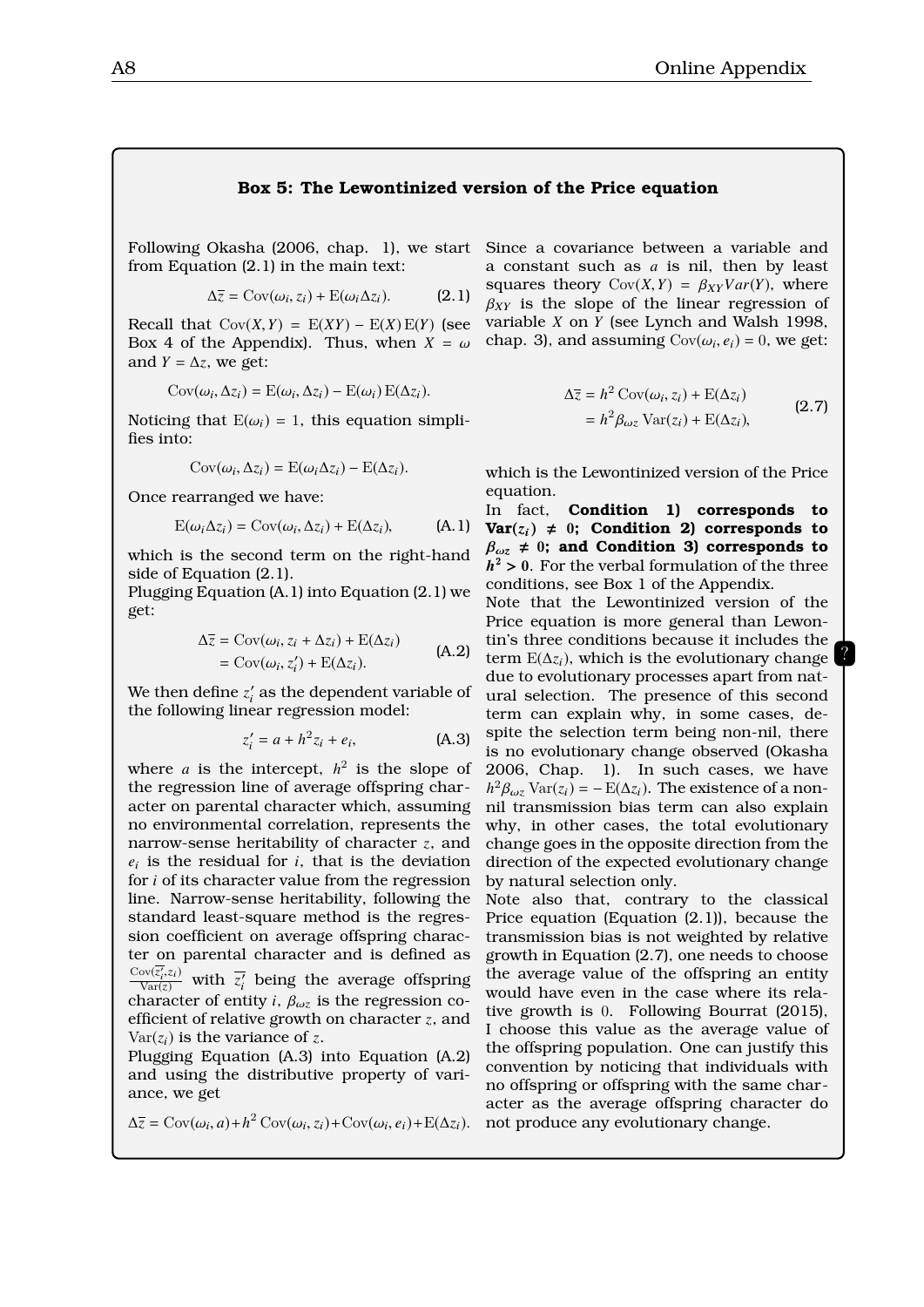#### **Box 6: Conventionalism in Social Evolution**

Social evolution is the branch of evolutionary theory that studies traits that impact the reproductive output of more than one entity in the population. A debate that has raged for many years since the '60s concerns whether social traits (in particular biological altruism) evolve due to group selection or kin selection. The distinction between group selection and kin selection is an instance of the distinction between collective and particle-level selection. Some authors have argued since then that both approaches are, in fact, formally equivalent (see, for instance Dugatkin and Reeves 1994; Kerr and Godfrey-Smith 2002; West et al. 2007; Gardner 2015) and are thus conventionalists. Others disagree (see, in particular Bijma and Wade 2008; Nowak et al. 2010; Lloyd et al. 2008; Lloyd et al. 2005; Wade et al. 2010b; Sarkar 2008; Sober and Wilson 1998). For reviews of this debate see Birch (2014) and Lloyd (2017).

Under the kin selection approach, whether an individual (or particle) is evolutionarily successful cannot be judged solely based on its reproductive output. Rather, we must take into account its interactions with other individuals of the population it belongs to and their relatedness—i.e., the probability that two organisms have the same allele at a given locus (usually because they are related by descent).*a*

For instance, consider the zebra example presented in Section 2. A highly differentiated zebra's somatic cell, such as an epidermal cell or a hematocyte, produces no offspring. This cell's traits can be selected for despite it having no direct offspring. This is so for two reasons. First, this cell contributes to the success of its sister germ cells. Second, the relatedness between these cells (*r*) is 1. Without considering these two points, one would conclude that a trait leading to a decrease of its bearer's reproductive output is necessarily selected against when it can in fact be selected for. Whether it will be selected for will depend on whether Hamilton's rule is satisfied. This rule states that a trait that inflicts a cost *c* to its bearer and provides a benefit *b* to another individual can be selected if  $c - rb < 0$ . For clear introductions to Hamilton's rule see Fletcher and Doebeli (2009) and Bourke (2011, chap. 2).

Under the multilevel selection approach, which accounts for group selection, we can derive a different rule for the evolution of the same trait from a collective perspective. The multilevel approach typically uses a version of the Price equation slightly different from those encountered in Section 2 but which is presented in Section 3 (see Equation (3.1) in the main text and Box 7 fo the Appendix). The main point made by the proponents of the equivalence thesis (i.e., conventionalists) is that, formally, the two approaches will yield the same outcome. Even though one can derive two (or more) rules for the evolution of a trait, the two rules will turn out to be equivalent if one realizes that different conventions for describing the evolution of this trait are used. As illustrated with the zebra example in Section 2, while we can look at things from the perspective of cells, zebras, or dazzles, the three approaches are formally equivalent since they merely represent different perspectives on the same evolutionary phenomenon.

 $a_{\rm In}$  a more technical sense it is "the probability of sharing the focal gene relative to the average probability that the two organisms share the gene, which is set by the gene's average frequency in the population" (Bourke 2011, p. 31).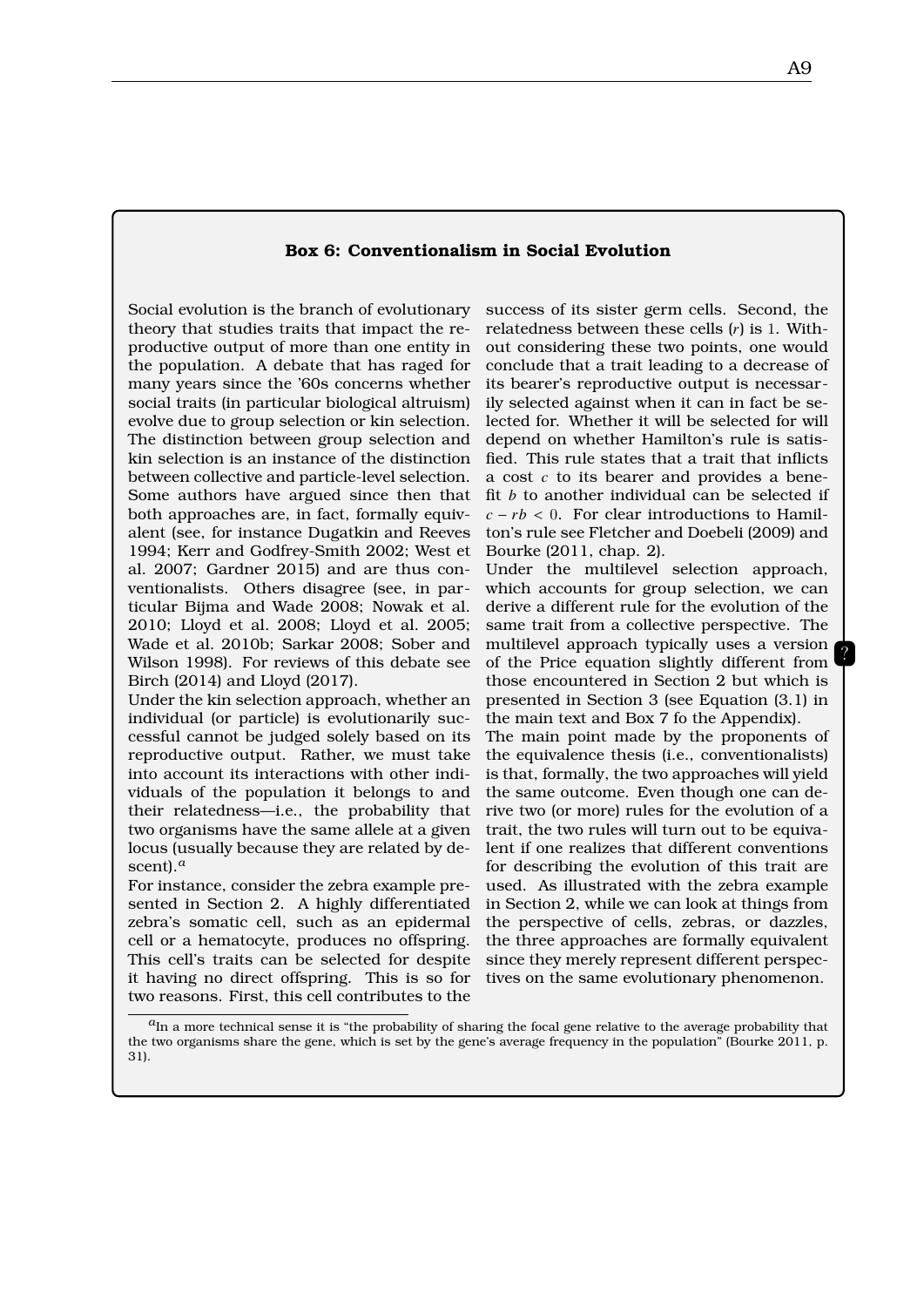#### **Box 7: Derivation of the multilevel Price equation**

We start with Equation (2.5) in the main text:

$$
\Delta Z = \text{Cov}_k(\Omega_k, Z_k) + \text{E}_k(\Omega_k \Delta Z_k). \tag{2.5}
$$

We define  $\Delta Z_k$  as the average change in collective character between two generations of the collective *k*, the latter of which is understood as a population of particles. Using Equation (2.1) from the main text, we can write  $\Delta Z_k$  as:

$$
\Delta Z_k = \text{Cov}_k(\omega_{kj}, z_{kj}) + \text{E}_k(\omega_{kj}\Delta z_{kj}), \tag{A.4}
$$

where  $z_{kj}$  and  $\omega_{kj}$  are the character and relative growth respectively of particle is relative growth, respectively, of particle *j* within collective  $k$ , and  $Cov_k$  and  $E_k$  represent a covariance and expected value performed within collective *k*, respectively.

Replacing Equation (A.4) in Equation (2.5), we get:

$$
\Delta \overline{Z} = \text{Cov}(\Omega_k, Z_k) + \text{E}(\Omega_k(\text{Cov}_k(\omega_{kj}, z_{kj}) + \text{E}_k(\omega_{kj}\Delta z_{kj}))).
$$

Assuming that the particles reproduce perfectly so that the transmission term within each collective is nil, we obtain:

$$
\Delta \overline{Z} = \underbrace{\text{Cov}(\Omega_k, Z_k)}_{\text{between-collective}} + \underbrace{\overbrace{\text{E}(\Omega_k \text{ Cov}_k(\omega_{kj}, z_{kj}))}^{\text{within-collective}})}_{\text{selection}}.
$$
 (3.1)

?

The first term on the right-hand side,  $Cov(\Omega_k, Z_k)$ , represents the between-collective selection term, while the second term on the right-hand side,  $E(\Omega_k \text{Cov}_k(\omega_{kj}, z_{kj}))$ , represents the within-collective selection term.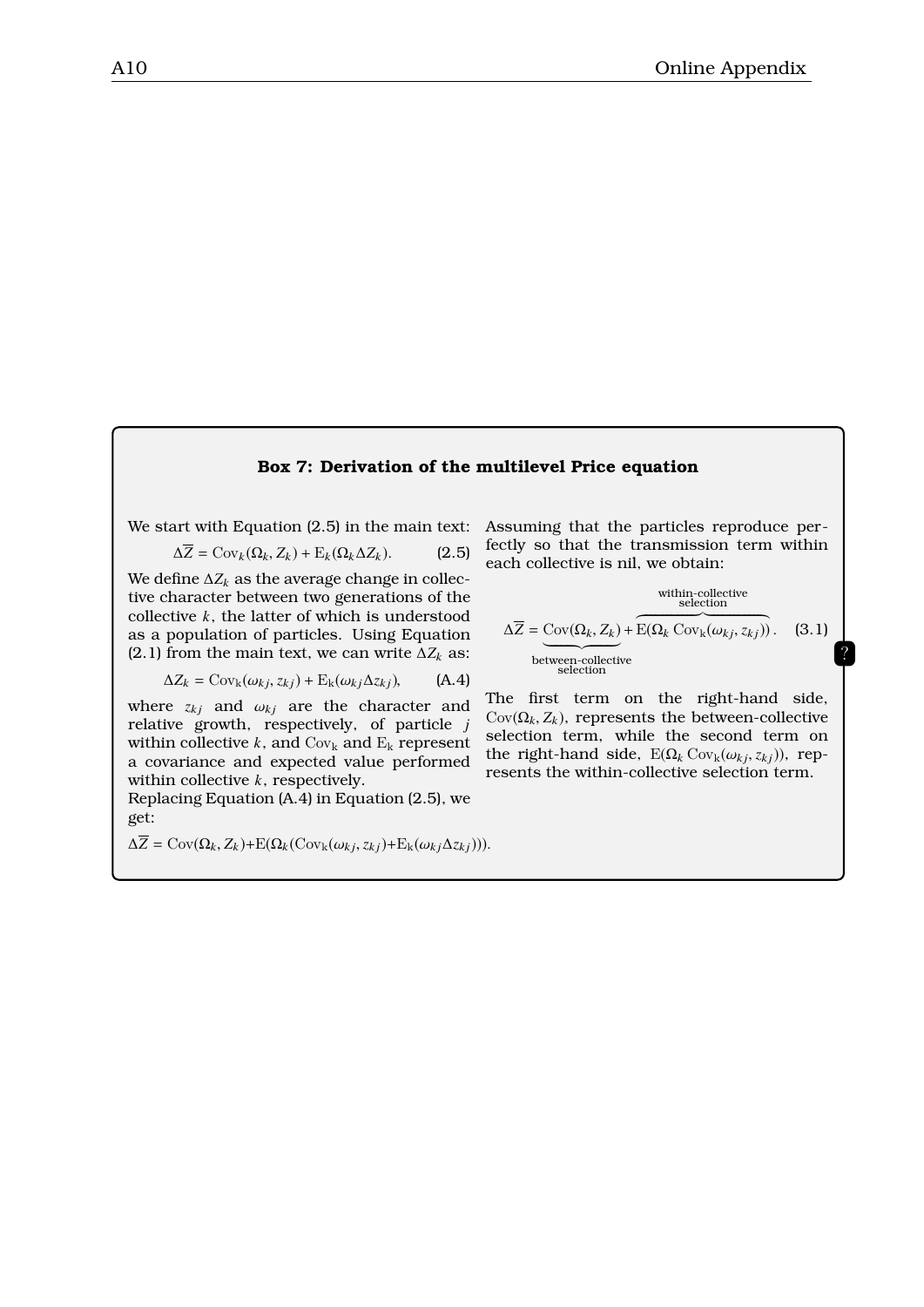#### **Box 8: Meanings of units of selection and the dispensability of replicators**

Lloyd (2017) proposes that the term 'unit of Thus, I adopt the interactor sense of the term selection' has four meanings in the literature. These are 'unit *qua* replicator,' 'unit *qua* interactor,' 'unit *qua* beneficiary of adaptation' (i.e., what unit—in the long-run—benefits from the process of adaptation), and 'unit *qua* manifestor of adaptation' (i.e., the level at which an adaptation is displayed). Among the four, the interactor notion is the most relevant for my purpose.

First, note that *adaptation* is not selection, and thus that if one strives for precision, units and levels of selection should not refer to units of adaptation. Furthermore, in this Element, I focus on selection rather than adaptation. There is a link between natural selection and adaptation, but it is less obvious than intuitively thought (for discussions of this topic see Okasha 2018; Birch 2016). Thus, the beneficiary and manifestor of adaptation meanings of the term do not correspond to what I discuss in this Element. What remains are the replicator and interactor meanings of the term. Concerning the replicator question, Okasha (2006, p. 145) rightly notes that a replicator (see below for this notion) is more akin to a 'unit of inheritance' than a 'unit of selection.' Following this reasoning, the unit of selection question should refer solely to an interactor rather than a replicator.

*unit of selection* throughout the Element, although I show in Section 5 that the question of transmission (via reproduction or, more generally, multiplication) is also relevant to the unit of selection question.

The replicator/interactor distinction is a famous one in the units-of-selection literature. It was proposed by Hull (1980) to describe the process of natural selection in the abstract. Note that 'vehicle' is the term used by Dawkins (1976) in lieu of interactor, which for my purpose is equivalent. Hull (1980, p. 318) defines two types of entities and the role they play in a selection process as follows:

> *replicator*: an entity that passes on its structure directly in replication

> *interactor*: an entity that directly interacts as a cohesive whole with its environment in such a way that replication is differential

> With the aid of these two technical terms, the selection process itself can be defined:

> *selection*: a process in which the differential extinction and proliferation of interactors cause the differential perpetuation of the replicators that produced them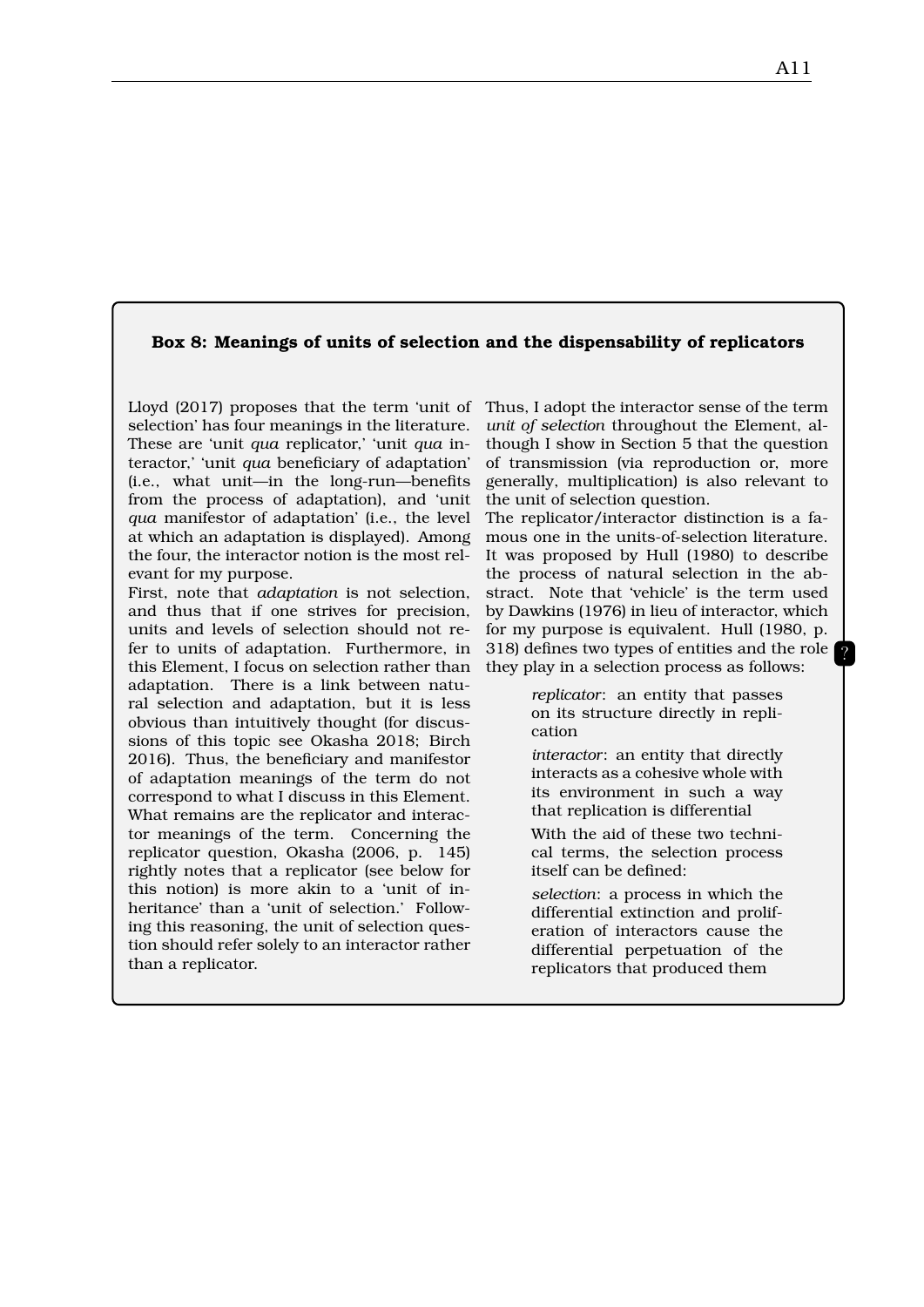#### **Box 8: continued**

Although the replicator/interactor distinction has been very influential and useful in many respects, it is clear that replicators are dispensable in evolutionary theory (Godfrey-Smith 2009, pp. 31-36; see also Godfrey-Smith 2000). Evolution by natural selection can occur even if there is no replication occurring at any level of organization. In many cases, we do not even need to mention them to have a clear understanding of a given evolutionary setting. Note here that I do not think this is so if by 'evolution by natural selection' one refers *solely* to the change due to natural selection. When entities reproduce unfaithfully, some mutations are introduced in the population leading to a case of mixed evolution by natural selection and by mutations (see Bourrat 2019a). This point is consistent with the idea illustrated in Figure 2 in the main text, that the fidelity of transmission from parents to offspring might be quite low, and yet the transmission bias in the Price equation is nil. There are other reasons why the distinction should not be re-

garded as fundamental in evolutionary theory, for an overview see Okasha (2006, pp.16- 17).

If evolution by natural selection can occur in the absence of replication, interactors exhibiting different rates of extinction and proliferation, as well as some heritable variation, is all that is required for evolution by natural selection to occur in a realist sense. However, this reasoning seems to lead us back to Lewontin's three conditions and its conventionalism. We should notice, however, that the notion of interactor emphasizes—with the ideas of 'interacting directly' and 'cohesive whole'—that a selection process occurs on functional units. This is something that we do not find in Lewontin's three conditions. Half an organism, and even a dazzle, do not count as interactors precisely because neither interacts as a cohesive whole with the environment. The idea that functional organization is associated with the notion of unit of selection can also be found in Williams (1966).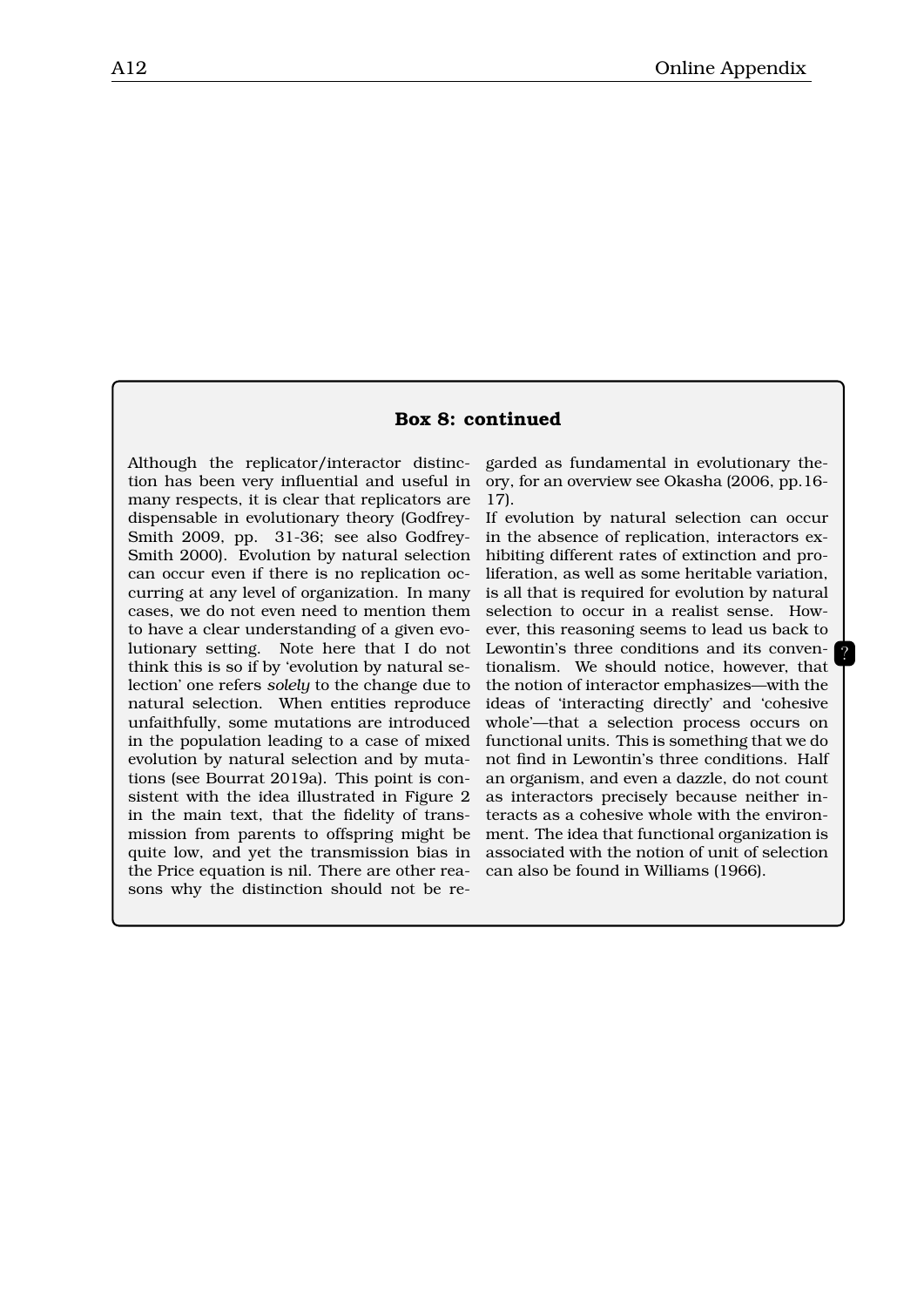#### **Box 9: Disaggregation & Independent Character Values**

The idea of a particle trait being measured independently once the collective has been disaggregated is at the core of Section 4. How to make sense of it precisely and operationalise it? It depends on the type of collective and trait in question. Many collective traits are the result of interactions occurring in the short term between the constituent particles of a collective. In those situations, when the functional integration of the collective is not too high, we can imagine that this collective is instantaneously and physically decomposed into its component particles. Next, some measures are performed on the isolated particles and, finally, the collective is reaggregated seamlessly. For instance, we could take a swarm of bees, disaggregate it, measure the behavioural traits of the bees that compose it, and aggregate it again. In other situations, this would not be possible: the process of disaggregation would destroy the particles. Yet in other cases, the collective character either results from interactions between the particles of the collective over much more extended time periods, or it is the result of developmental processes. Here again, instantaneously disaggregating the collective the particles constituting the collective.

would not allow us to determine what the value of the trait is when measured independently. Think, for instance, if you were instantaneously physically disaggregated into your cells. There is little chance that any of your cells' characteristics would change in the short term, assuming they are cultured for some time.

In these cases, 'measured independently' should be understood as a measure of the character in the closest possible counterfactual situation, in which each particle is able to live independently of others in the collective. One way to implement these counterfactual situations, in some cases, is to compare the value of a character of related particles which are 'free-living' from the character value of particles which live within a collective. This approach has been developed by Michod and collaborators using different species of Volvocine algae (for an overview of this research see Herron 2017).

In the Element, for ease of exposition, I only cover situations in which physical disaggregation is possible, and the collective trait results from short-term interactions between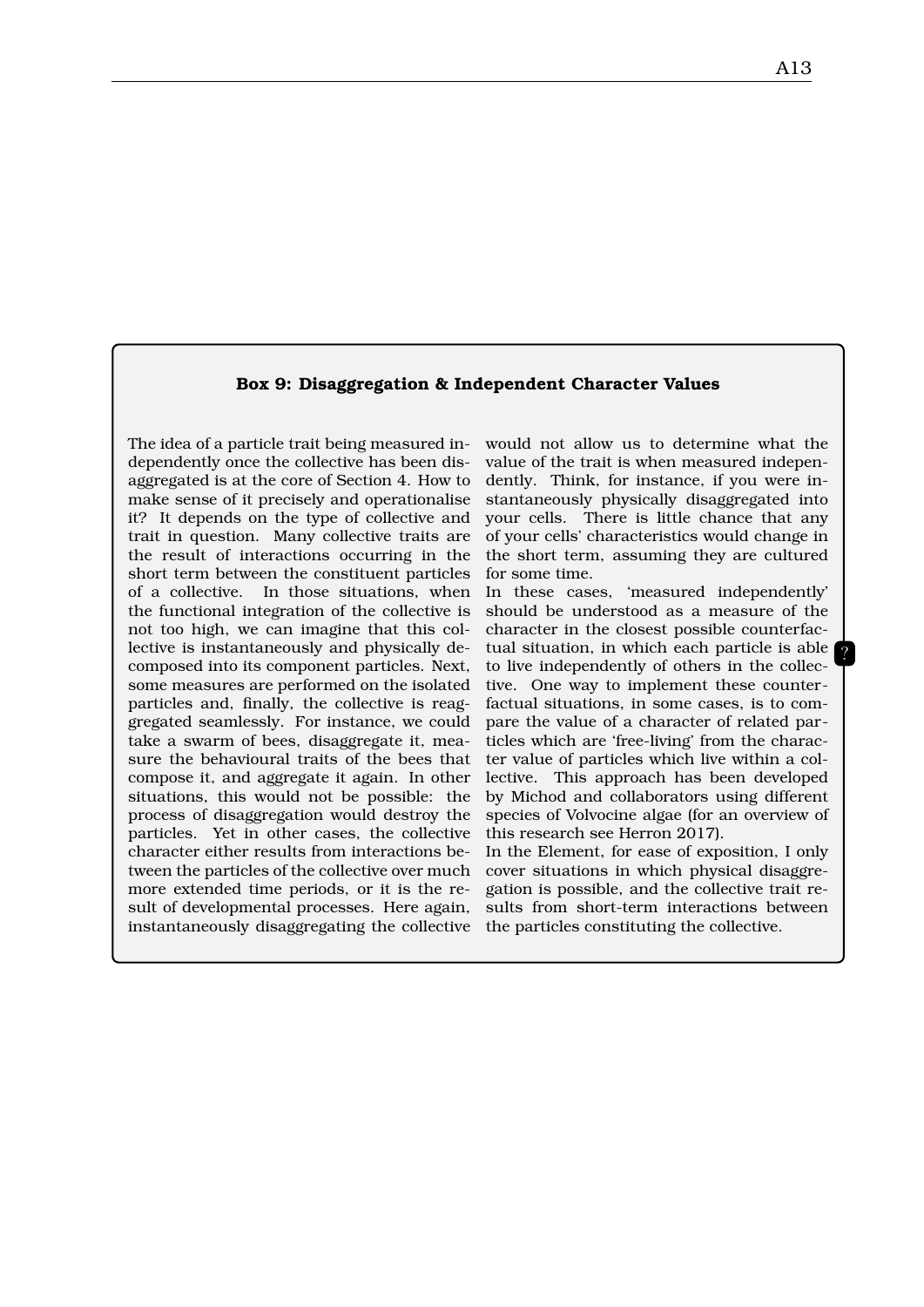#### **Box 10: Interventionism, Substitution, and Plucking out**

In Section 4 I refer to two procedures performed on particles: 'plucking out' and 'substituting' a particle to observe the difference made on the particle character and the collective character, respectively. These two ideas are related to the notion of causation following the interventionist account of causation (see Woodward 2003; Woodward 2010; Pearl 2009; Spirtes et al. 2000; Griffiths et al. 2015; Bourrat 2019b). However, the way they relate to this notion of causation is different.

In the literature on interventionism, causation from a variable *X* to another variable *Y* is established if an intervention—which amounts to changing the value of *X* at a particular time without changing any other variable at that time—is associated with a change in the value of *Y*. An intervention is like an ideal controlled experiment where all confounds have been eliminated.

Plucking out a particle to see what difference it makes to its character is like intervening on the variable 'presence/absence of a collective.' If this intervention does not lead to any change in the particle character, then we can conclude that the collective level is not a difference maker or cause of the particle character; rather, the collective character is aggregative. If, on the other hand, it does lead to a difference, we can conclude that the collective level is a cause of change in the character, and the collective character is nonaggregative.

Note importantly that the idea of 'plucking out' an individual and measuring the value of its character should only be regarded as accurately representing a value of the character 'measured independently' in simple situations. More specifically, it is accurate only when the value of the character does not vary in 'biologically normal' non-collective environments (which would involve some pragmatic considerations). For traits that can vary in non-collective environments, knowing this value would involve measuring the trait in the range of possible normal non-collective environments a particle can be found in. One would then have to attribute a probability for each of these environments so that a probability distribution for the character value in the absence of a collective is obtained. Such a distribution would then have to be compared to the one obtained in a collective context to assess whether the two are statistically different. Doing so would permit us to distinguish situations in which a character is exhibited in a non-collective context but could also be exhibited in a collective context, from situations in which it is only exhibited in a collective context. Only the latter situations could lead us to attribute non-aggregativity to a collective. For purposes of simplification, I only consider characters that do not vary when measured independently. Note also that the plucked-out character is equivalent to the notion 'basal reproductive output' if the character is reproductive output.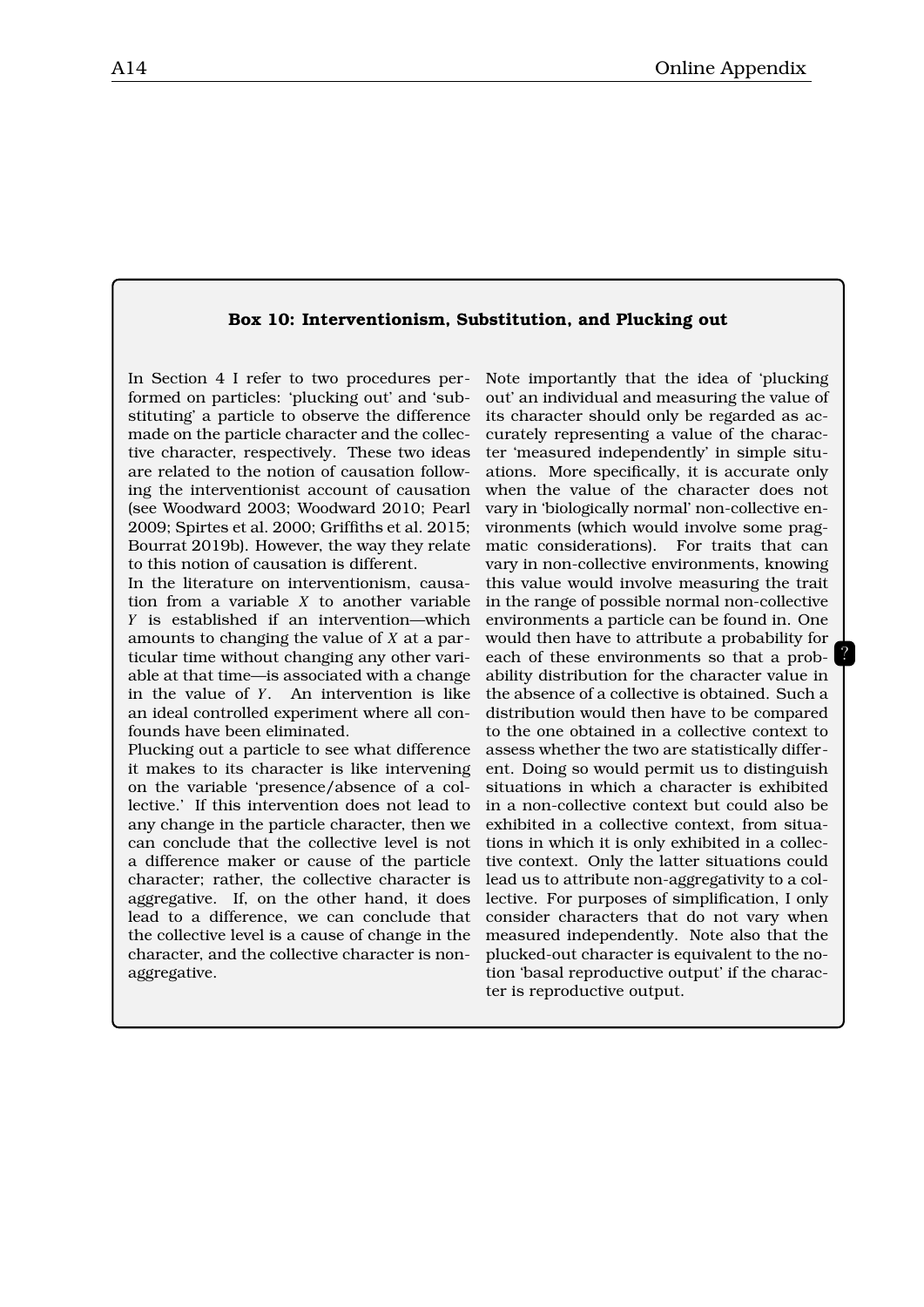#### **Box 10: continued**

The idea of allelic substitution found originally in Fisher (1930; 1941, see also Williams 1966) is also similar to an intervention. The view that an allelic substitution can be approached from an interventionist perspective has been made explicit by Lee and Chow (2013). It can also be related to the mutation test found in Nunney (1985) and Okasha (2006, pp. 192-197). Extending this notion to *particle* substitution in a collective, substituting a particle for another (assuming they have different character values), is unlike intervening on the variable 'presence/absence of a collective' as in the case of plucking out a particle. Instead, it is similar to intervening on the variable 'value of the particle character,' assuming the context of the collective is always present. If the substitution makes no difference to the collective character, the conclusion that the particles do not affect the collective character is not warranted—it is still possible that plucking out the particle from the collective in this setting would produce a change in the collective character. However, if the substitution makes a difference, then we can conclude that the particle composition affects the collective character. Furthermore, if the substitution of a particle with a character value  $v_1$  by another with character  $v_2$ , for any composition of the collective, produces a change proportional to  $v_1 - v_2$  to the collective character—or, in other words, a linear change—then the collective character is a contextual additive collective character (see Section 4).

It should be clear that whether a trait is contextual additive is 'tested' by 'substitution' while aggregativity is tested by 'plucking out.'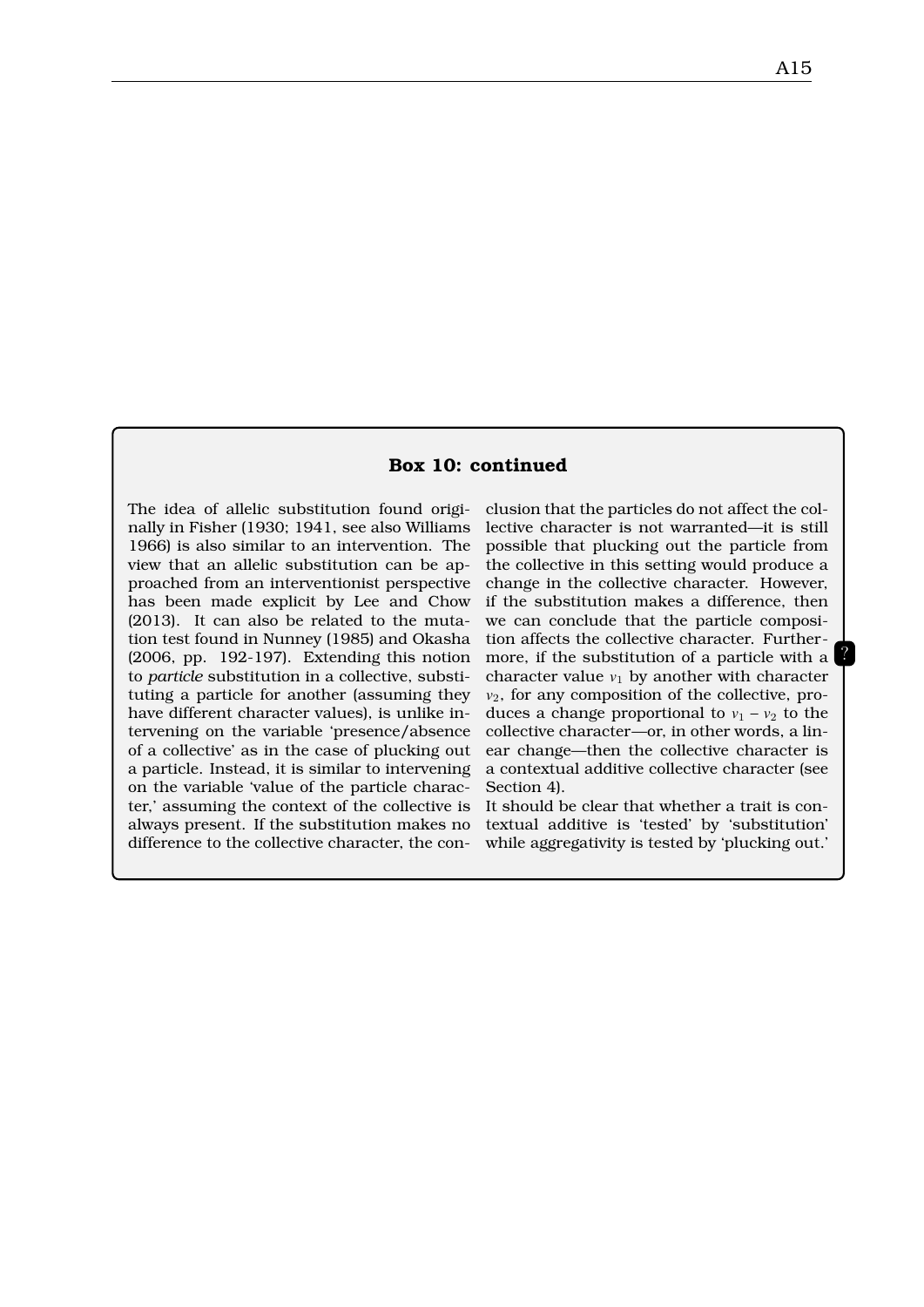#### **Box 11: Comparison of the Non-aggregative Account of Levels of Selection with Other Approaches**

Shelton and Michod (2014, see also Shelton and Michod 2020) arrive at a similar equation to Equation (4.6) in the main text (their Equation 9) by decomposing  $\omega$  into two components: one they call 'counterfactual fitness' and another which is a deviation from the actual fitness.*a* They define counterfactual fitness as "the fitness that groups would have if the trait in question had no group-dependent [read 'collective-dependent'] fitness effects" (p. 466). Thus, rather than decomposing *z* into an aggregative and a non-aggregative component, and assessing the extent to which each component affects  $\omega$ , Sheldon and Michod make this decomposition on  $\omega$  itself.

This last feature can be problematic since the potential effects of particles on the collective phenotype are left undefined. As noted by Bijma (2014, p. 67) within the context of the debate in social evolution about the level of selection (see Box 6 of the Appendix): "A fundamental principle in genetics, however, is that the genotype affects the phenotype and the phenotype subsequently affects fitness." Bypassing the effects of the character of other individuals on the character of the focal individual, Bijma argues "may also obscure the mechanisms underlying the fitness effects of competition and cooperation among individuals" (*ibid.*). He then goes on to provide a few examples where this is the case. This problem also applies to Shelton and Michod's model. Furthermore, I note that there are great risks in playing with the fitness term, for despite being a fundamental term in evolutionary theory, it is also a very slippery one. Leigh Van Valen is only one of many evolutionary theorists to have noticed that "fitness is the central concept of evolutionary biology, but it is an elusive concept. Almost everyone who looks at it seriously comes out in a different place" (Van Valen 1989, pp. 2-3). Michod is certainly aware of this since he devotes a chapter of his book (see Michod 1999, chap. 8) to the numerous philosophical issues surrounding this concept.

Another difference between Shelton and Michod's model and my own is that their equation is applied at the particle level, while mine is at the collective level. There is, however, another much more substantial difference between Shelton and Michod's model and my own. This difference will be a recurring one in the different approaches reviewed in this box. Shelton and Michod do not provide any criteria for determining what should count as a collective. This decision seems to be left entirely to the observer. In that respect, their approach risks mistaking arbitrary collectives for genuine ones. This misidentification is, arguably, particularly important in the context of evolutionary transitions in individuality. In contrast, I have argued that to count as genuine collectives, collectives identified by an observer in a population of particles should satisfy the property of compositional stability. There is scope, however, to supplement Shelton and Michod's model in order to apply it exclusively to genuine collectives using the condition of compositional stability. On balance, I thus prefer to use my partitioning than that of Shelton and Michod, even though, again, the two are conceptually very similar.

?

*<sup>a</sup>*The notation used by Shelton and Michod is different. I use here my notation for their equivalent terms.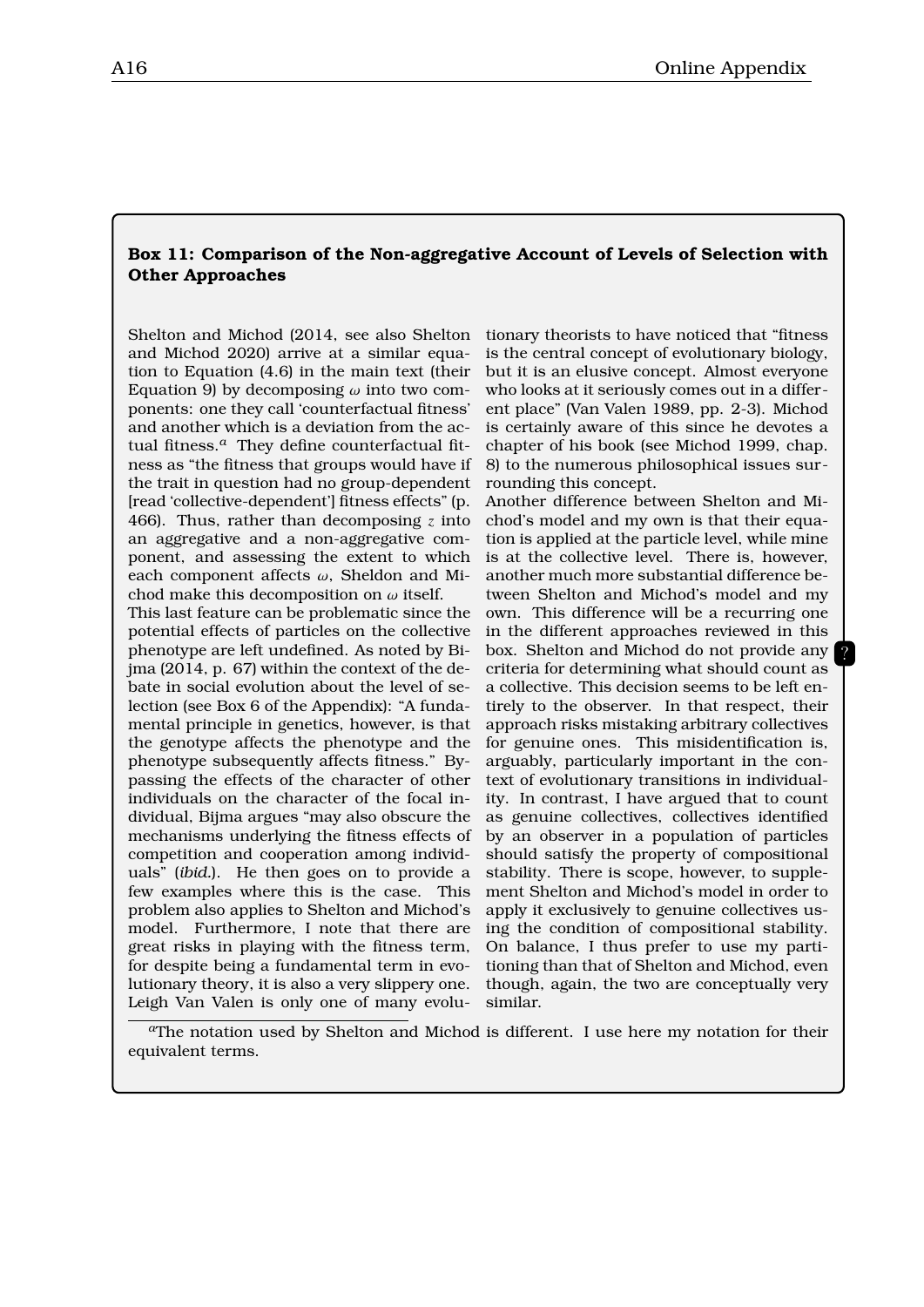There is an important connection between my decomposition of collective characters into aggregative and non-aggregative components, on the one hand, and the decomposition proposed in the literature on indirect genetic effects (IGEs) in quantitative genetics. An IGE is an effect on a character due to the interaction(s) between the character's bearer and other individuals of its group. For instance, the level of aggression of an individual can depend on the behaviour of other individuals with which the focal individual interacts. Thus, a breeder selecting only the less aggressive individuals, which is referred to as 'individual selection' in this literature, might not end up with a less aggressive cohort if IGEs affect the trait significantly. To reduce the overall level of aggression, one must instead select the groups of individuals that are less aggressive, since this will take into account IGEs. This selection process is called group selection in this literature. Contrary to Shelton and Michod's model, the focus is on traits rather than fitness which is an advantage.

A real example in which IGEs play an important role occurs in poultry farming. It was demonstrated that selecting the groups of hens (cages) with the highest yield in terms of eggs, rather than individuals with the highest yields (often more aggressive and as a result monopolizing food), leads to a much higher overall yield after a few generations (Craig and Muir 1996; Wade et al. 2010a; Wade 2016).

Historically, this approach was first developed by Griffin (1967, see Wade 2016; Bijma 2014). Since the '80s, a number of experiments and theoretical works have supported the role of IGEs in evolution (e.g., Mc-Cauley and Wade 1980; Wade 1978; Wade 1985; Goodnight et al. 1992; Goodnight and Stevens 1997; Bijma and Wade 2008; Bijma et al. 2007; Bijma 2010; Hadfield and Wilson 2007). Reviews of this literature are presented in Walsh and Lynch (2018, chap. 22; see also Wolf et al. 1998; Bijma 2014; for a

less mathematically involved presentation of the main findings, see Wade 2016). An important point to note is that much of the debate surrounding the status of kin selection and group selection can be resolved using the IGEs framework (see Bijma and Wade 2008; Walsh and Lynch 2018, p.824; and Box 6) Despite the similarities between the quantitative genetics approach to IGEs and my own, there are two key differences. First, although in some IGE models the direct effect of a character does not depend on collective size (Walsh and Lynch 2018, p. 778), it is unclear whether this independence refers to contextual additivity or aggregativity. It seems plausible, however, that IGEs models could be interpreted as referring to aggregativity. Charles Goodnight (personal communication) proposed to define a quantity he terms 'extended breeding value' (or 'global breeding value'), which is uniquely defined in a population of collectives. A breeding value is an additive component. He distinguishes this value from 'local breeding values' (Goodnight 1995), which are values obtained within each collective. Since both types of breeding values are defined relative to a population in context, they must refer to a notion of contextual additivity, but a global breeding value should have a close value to the functional aggregative breeding value.

The second difference is that a collective (or group) in the IGE literature is, following a textbook treatment, "[the] set of individuals that interacts with the focal individual" (Walsh and Lynch 2018, p. 773). This definition of a collective is too loose to capture the notion of a functional unit or an interactor. As such, it would only satisfy the condition of non-aggregativity, but not necessarily that of compositional stability. In this respect, IGEs are thus on par with Shelton and Michod's proposal. That being said, here again, IGEs models could be supplemented to accommodate the interactor requirement (e.g., with the compositional stability condition).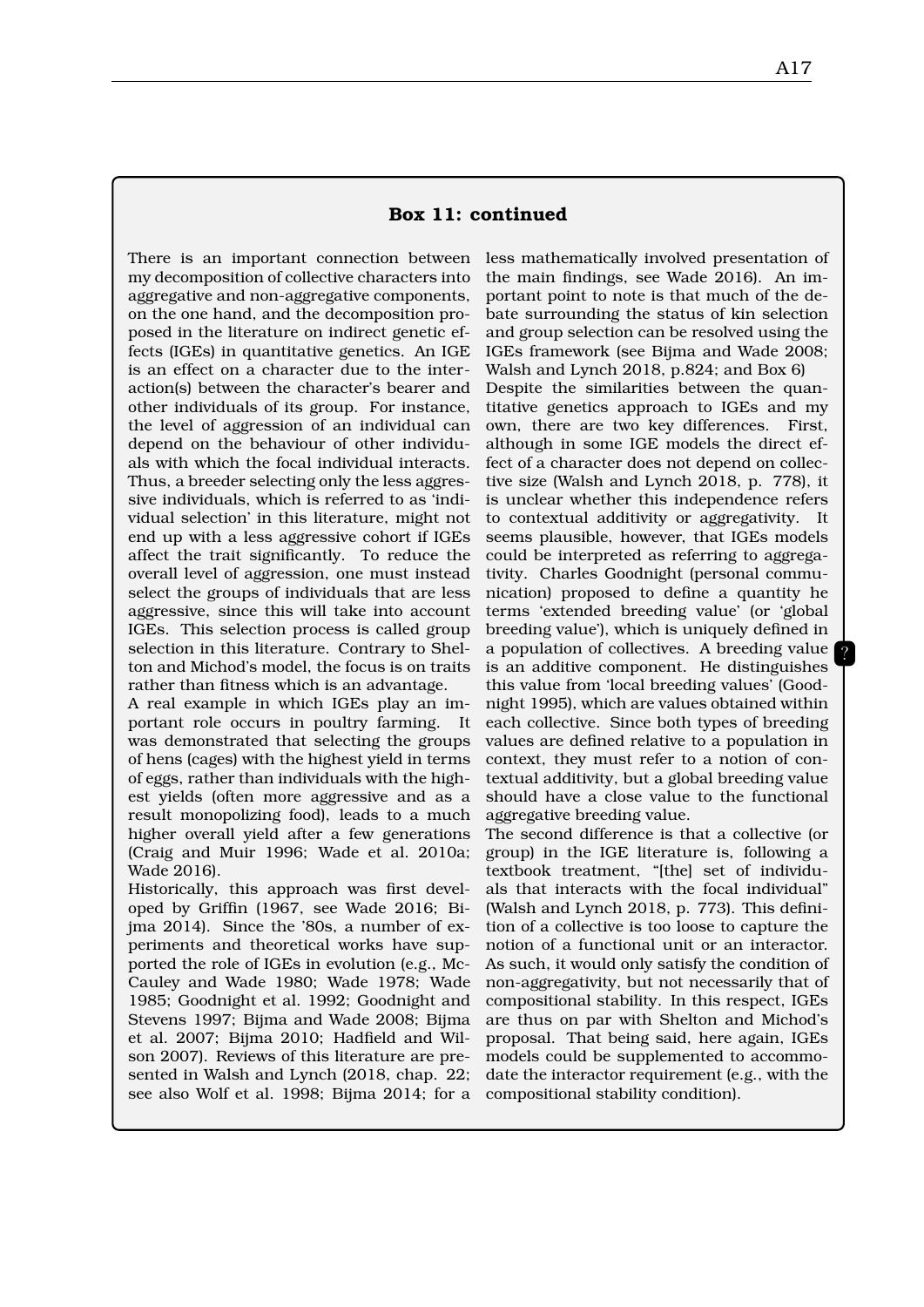#### **Box 11: continued**

Finally, the aggregative/non-aggregative distinction should be compared to contextual analysis (see Section 3.2). It might be argued that if contextual analysis, if not identical to the aggregative/non-aggregative version of the Price equation, is nevertheless similar to it. First, note that both IGEs models and contextual analysis are multilinear regression models. They are both attempts to capture, in different ways, the effect of a collective (or group) on individuals or groups. There is thus a clear link between the version of the Price equation I developed and the contextual analysis. However, as noted in Section 3.2, contextual analysis, in and of itself, does not pose any restriction on what a collective can be. This means, for instance, that a particle could belong to more than one collective, without violating the assumption of contextual analysis. Thus, contextual analysis does not permit us to define an interactor. Nevertheless, there would be ways, as with IGEs models and Shelton and Michod's, to supplement contextual analysis with the condition of compositional stability.

However, the notion of additivity which is operating in contextual analysis is contextual additivity, not functional aggregativity. This is so because both the particle and contextual character are defined in the context of a collective. Concretely, this means that the two approaches would radically depart in some critical situations. For instance, we could suppose that a population of collectives becomes increasingly functionally integrated, in the sense that the non-aggregative component of a collective trait radically increases as a result of selection. However, at the same

time, the aggregative component decreases with the same magnitude. This would produce a situation in which the collective-level character (*Z*) does not, overall, change for any of the collectives. Using Equation (4.6), following my interpretation, despite no observed changes *in situ*, there would nonetheless be a change in the levels at which selection is considered to operate. Namely, a shift would occur from the lower level to the higher. Using contextual analysis, however, the answer would be that natural selection operates consistently with the same magnitude at both levels.

One might retort that such situations are irrelevant because they would be rare in nature. However, I used this extreme example only to illustrate a conceptual point. Less extreme situations would lead to similar conclusions. Second, it might be argued that such situations would be hard to distinguish from those in which there is no selection using any framework, and so we should not worry about it. Yet, while it might be the case that distinguishing these situations is empirically challenging, this possibility is not relevant when it comes to *defining* rather than *detecting* units and levels of selection in a biological population.

?

In sum, the main difference between my approach and those presented in this section is that mine is grounded in the notion of an interactor. A partitioning of selection between the particle level and the collective level is only applied once interactors have been defined. My approach is thus more causal than others with respect to the notion of 'collective.'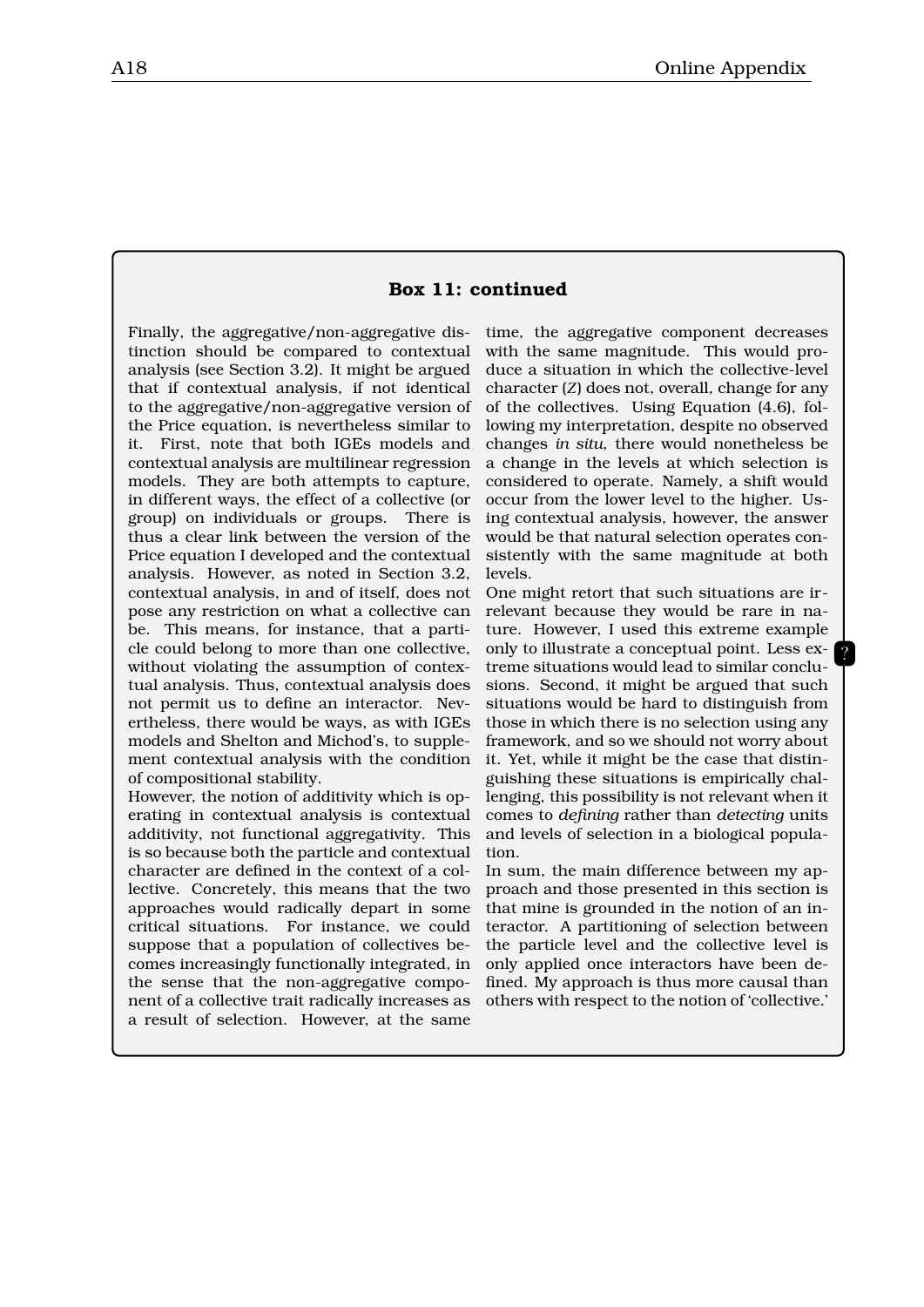#### **Box 12: MLS1\*/MLS2\* and Evolutionary Transitions in Individuality**

The MLS1\*/MLS2\* distinction discussed in Section 5 intersects with the literature on evolutionary transitions in individuality (ETIs) (Griesemer 2000; Michod 2005; Okasha 2006; Bourrat in press; Bourke 2011; Clarke 2014; Clarke 2016; Clarke 2013; Black et al. 2020; Godfrey-Smith and Kerr 2013; De Monte and Rainey 2014; Doulcier et al. 2020). ETIs are closely related to the major transitions in evolution (Maynard Smith and Szathmary 1995; Calcott and Sterelny 2011; Jablonka 1994) and predated by the work of Bonner (1974) and Buss (1983; 1987). ETIs, as mentioned several times in the main text, are events during which a particular level of description (e.g., collective level), which is not initially a level of selection, progressively becomes one. A level of selection refers here to entities that are both functional units and units of multiplication. Bourke (2011, pp. 11-15) distinguishes six types of evolutionary transitions in individuality that have occurred during evolution. These are the transitions from separate replicators to cells enclosing genomes, from separate unicells to symbiotic unicells (eukaryotic cells), from asexual unicells to sexual unicells, from unicells to multicellular organisms, from multicellular organisms to eusocial societies, and from separate species to interspecific mutualisms. Okasha (2006, see also Okasha 2009) and Michod (2005) both have proposed that what explains why collective-level entities become units of selection, with the ability to multiply in their own right, is that fitness either shifts levels or is transferred from one level to the other (see also Folse and Roughgarden 2010; Rainey and Kerr 2010). They follow the fitness decoupling model and the traditional way of understanding the MLS1/MLS2 distinction criticized in Section 5.*a* In particular, Okasha (2006, chap. 8) proposed a

model in which, at the beginning of an ETI, collective fitness is measured by the number of particles produced. It is thus an MLS1 process. In contrast, at the end of the ETI, collective fitness is measured by the number of collectives produced, which corresponds to an MLS2 process. In between these two stages, there is, using Okasha's own words, "a sort of grey area between MLS1 and MLS2" (Okasha 2006, p. 237). I criticized this model in Section 5.1 on the basis that, except under very unrealistic assumptions, the fitness of a collective and that of its constituent particles cannot be decoupled if they refer to the same material substrate.

The MLS1\*/MLS2\* distinction is a possible alternative to the fitness decoupling model. An ETI can be regarded as a transition in which, starting from a population of particles, any partitioning of particles into collectives is initially arbitrary. At that stage, collectives are merely instruments for generating book-keeping descriptions of a population's evolutionary dynamics. A transition begins when some functional nonaggregativity is produced by the particles, such that functional units start to be delimited. In these cases, collective-level selection is of the MLS1\* sort. From there, new mutations produce functional non-aggregative characters, such as allocation mechanisms, which are directly implicated in collectivelevel multiplication. These characters transform functional units into units of multiplication. At that point, collective-level selection transitions into an MLS2\* process. This type of scenario is explored in more detail in Bourrat (in press).  $\bar{b}$  Of course, the same trait could be responsible both for a collective becoming a functional unit and for it becoming a unit of multiplication at the same time.

 $a_{\rm In}$  more recent works, it appears that Michod has moved away from the fitness transfer model, or has given it a different meaning in terms of counterfactual fitness (see Box 11 of the Appendix, Shelton and Michod 2014; Shelton and Michod 2020).

<sup>&</sup>lt;sup>*b*</sup>Note that the experimental designs proposed by Hammerschmid et al. (2014, see also Rose et al. 2019) and Ratcliff et al. (2012) have the potential to permit us to experimentally test some predictions of this scenario.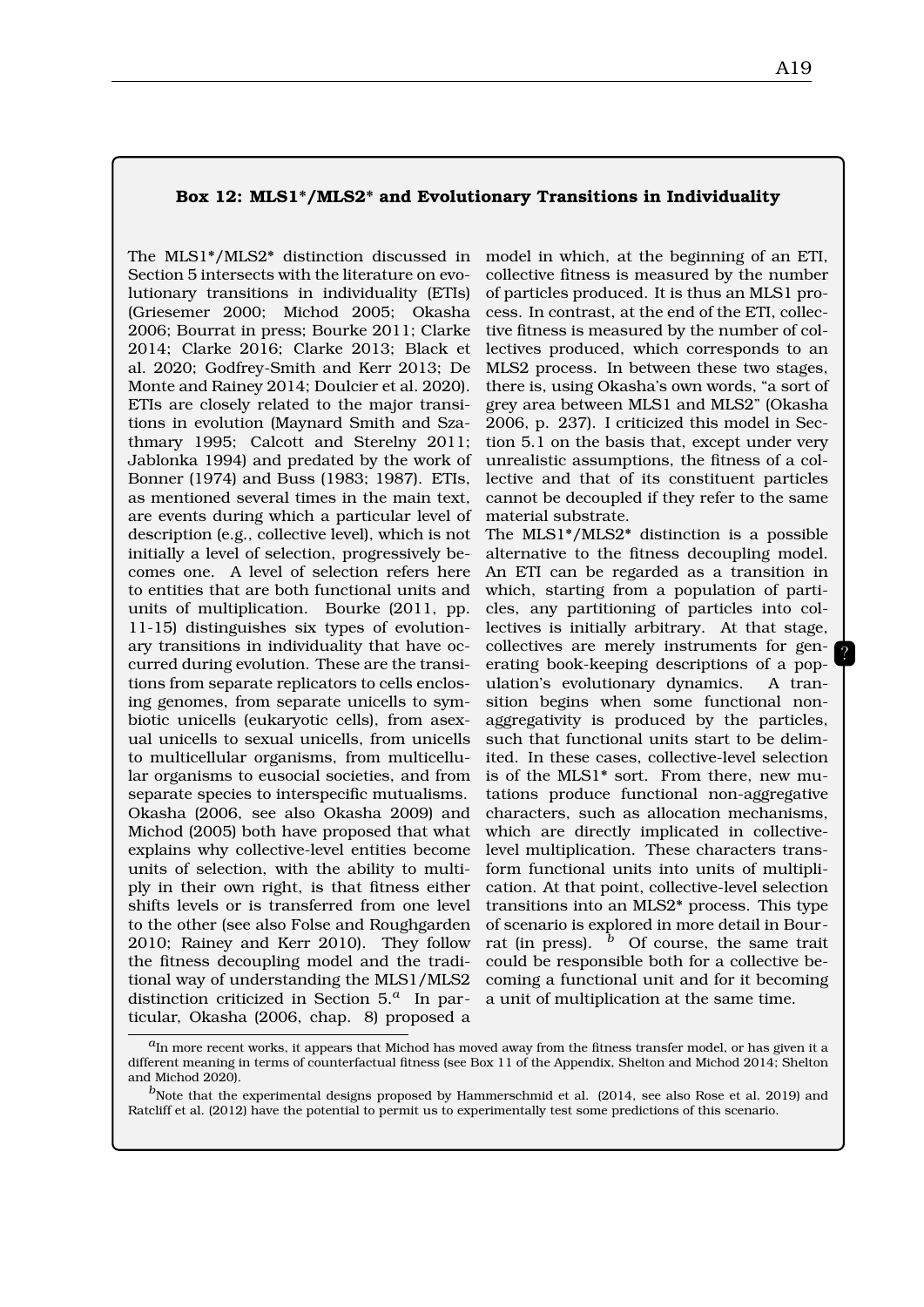#### **Box 12: continued**

Note that I have described ETIs in this box as though they are the outcome of particle activities, without mentioning any role played by the environment. Particles may indeed produce new variation by mutations directly leading to some functional non-aggregative phenotype. However, this type of explanation, in which the explanans of an ETI are fully located in the properties of the particles constituting collectives, is only one of two possible generic explanations. An alternative is that ecology creates boundaries between particles, which results in the *de facto* production of collectives (Clarke 2014; Clarke 2013). Now, these collectives might not be *functional* initially in the sense that they would disappear as soon as the environmental con-

ditions change but might behave *as if* they are functional units and units of multiplication. They are unit-*like*. Similarly, ecology could explain how the production of new collectives is established over a longer timescale than the time over which a cell reproduces. It would create a collective-*like* life cycle. Rather than explaining ETIs purely from particlelevel properties, this explanation externalizes the origins of collective-level properties. This 'externalist' view on ETIs has been underexplored in comparison to the 'internalist' one. However, it represents a *prima facie* equally viable starting point. An externalist model of ETIs is proposed in a recent publication with collaborators (see Black et al. 2020).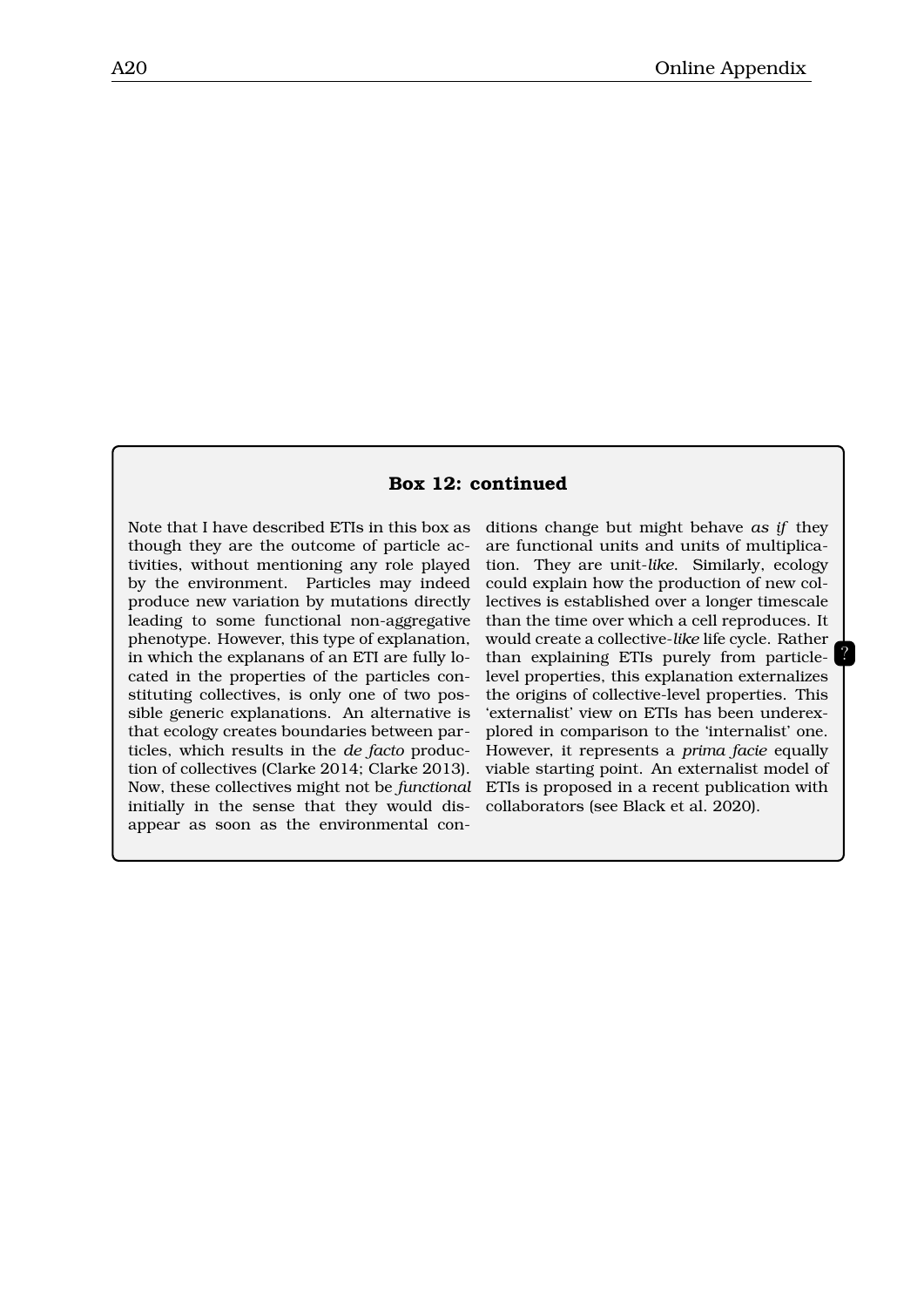### **Online Glossary**

- **Additivity** *See* functional aggregative character & contextual additive character
- **Arbitrary entity** Entity (e.g., collective) delimited by an observer in a population of lower-level entities (e.g., particles) that does not correspond to a functional unit. An entity might be arbitrary because there are no interactions between lower-level entities (cross-level by-product), because the population structure is viscous, or because the higher-level entities are gerrymandered. See Figure 4 in the main text
- **Collective** In a two-level abstract hierarchy, a collective represents the highest level. Collectives are composed of particles. They might also be units of selection or multiplication, or they might instead be arbitrary units (e.g., half an organism) defined by an observer. *See also* particle
- **Compositional stability** Property of exhibiting the same collective-level character. Two or more collectives defined by an observer have this property when they exhibit the same collective-level character. This property is attributed to collectives that are non-aggregative and share the same particle composition (measured independently). It allows us to establish that a collective character is a *functional nonaggregative* one. *See also* func-

tional aggregative character, nonaggregative character & functional non-aggregative character

- **Contextual additive character** Character of an entity that exhibits a linear relationship when the lower-level entities that compose it are substituted for lower-level entities that belong to the same class but have different character values. *See also* functional aggregative character
- **Conventionalism** In the context of levels of selection, it is the view that describing an evolutionary sequence by reference to a particular level of selection is just a matter of convention, as opposed to objective facts. If one accepts this view, then the sequence can be described by referring to entities at different levels of organization, without one description having a greater claim to objectivity than the other. *See also* Realism
- **Fitness** Property of an entity which determines, in part, its actual evolutionary success. It is usually measured or conceptualized as the *expected* reproductive output. In this book, I prefer to use the term 'expected growth,' since growth refers not only to reproduction but also multiplication. *See also* growth
- **Fitness decoupling** Proposed evolutionary process by which the fitness of the entities at two levels of orga-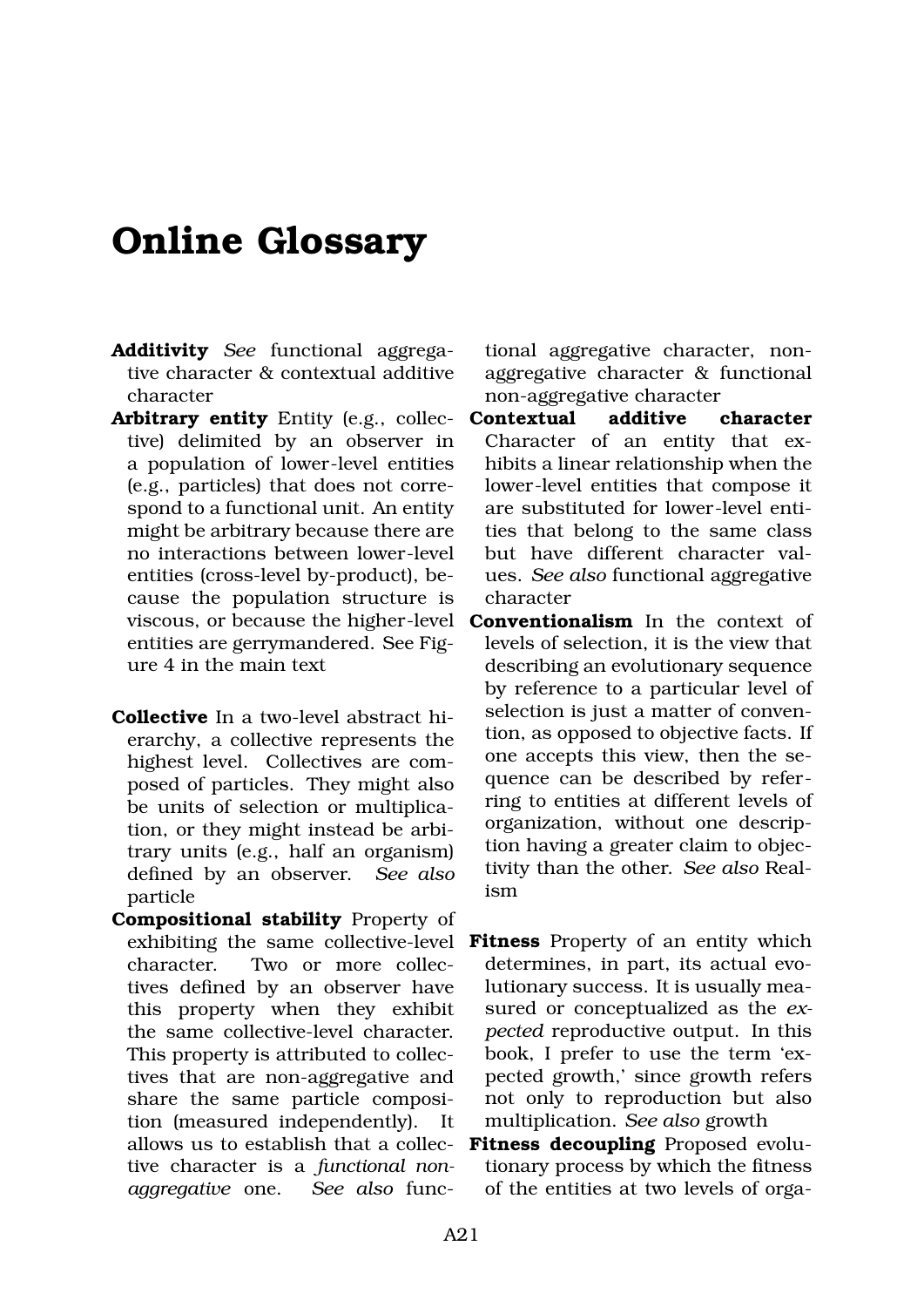nization become independent of one another. *See also* fitness & multilevel selection 1 & 2 (MLS1 & MLS2)

- **Functional aggregative character** character of an entity which is obtained by aggregating some of the characters of its components when they are measured independently. For instance, if a collective character is a functional aggregative character, it means that, although this character is measured in *situ*, the same value would be obtained had the properties of its particles been measured independently and aggregated. *See also* non-aggregative character & functional non-aggregative character
- **Functional non-aggregative character** Non-aggregative character of a functional unit. A functional nonaggregative character is one that satisfies the condition of compositional stability. *See also* nonaggregative character, functional aggregative character &
- **Functional unit** Entity (e.g., collective) of which the components (e.g., particles) interact in such a way that they form a bounded system. Boundaries might be spatial, but not necessarily so. More abstractly, they are causal: the nature of the interactions between the components of a token functional unit occurring *within* it are different from those occurring with components of other functional units. Potential units of selection in a realist sense are functional units. I consider the term functional unit to be equivalent to the term 'interactor' used by Hull (1980). *See also* level of organization
- **Gerrymandered entity** Entity (e.g., in a population of lower-level entities (e.g., particles), which results from a level of description that does

not correspond to a level of organization. I use this term to refer to the specific situations in which collectives described by the observer do not correspond to functional units, while a different way of partitioning particles into collectives would have yielded collectives which are functional units

- **Growth** Outcome of multiplication after some time (persistence, developmental growth, and reproduction). If it is preceded by the word 'relative,' it means it is measured relative to other entities of a population. The growth of an entity is determined by both its fitness and its environmental circumstances. *See also* fitness
- **Interactor** *See* functional unit *See also* level of organization
- **Level of description** A way of partitioning a system (e.g., population) into components (e.g., particles, collectives). This partitioning may correspond to a level of organization or selection, or it may be more arbitrary. If arbitrary, the set of entities it delimits neither represent functional units nor units that are gerrymandered. In this book, when I talk abstractly about different levels of description, organization, or selection, I refer to particles and collectives, where collectives are composed of particles
- **Level of organization** In this book, I use this term to refer to a level of description at which one can define a type of functional unit or a type of unit of multiplication. I consider the term 'level of organization' to be equivalent to the term 'level of interaction' used by Hull (1980)
- collective) delimited by an observer **Level of selection** The definition depends on whether one has a conventionalist or realist approach to multilevel selection. If the former, a level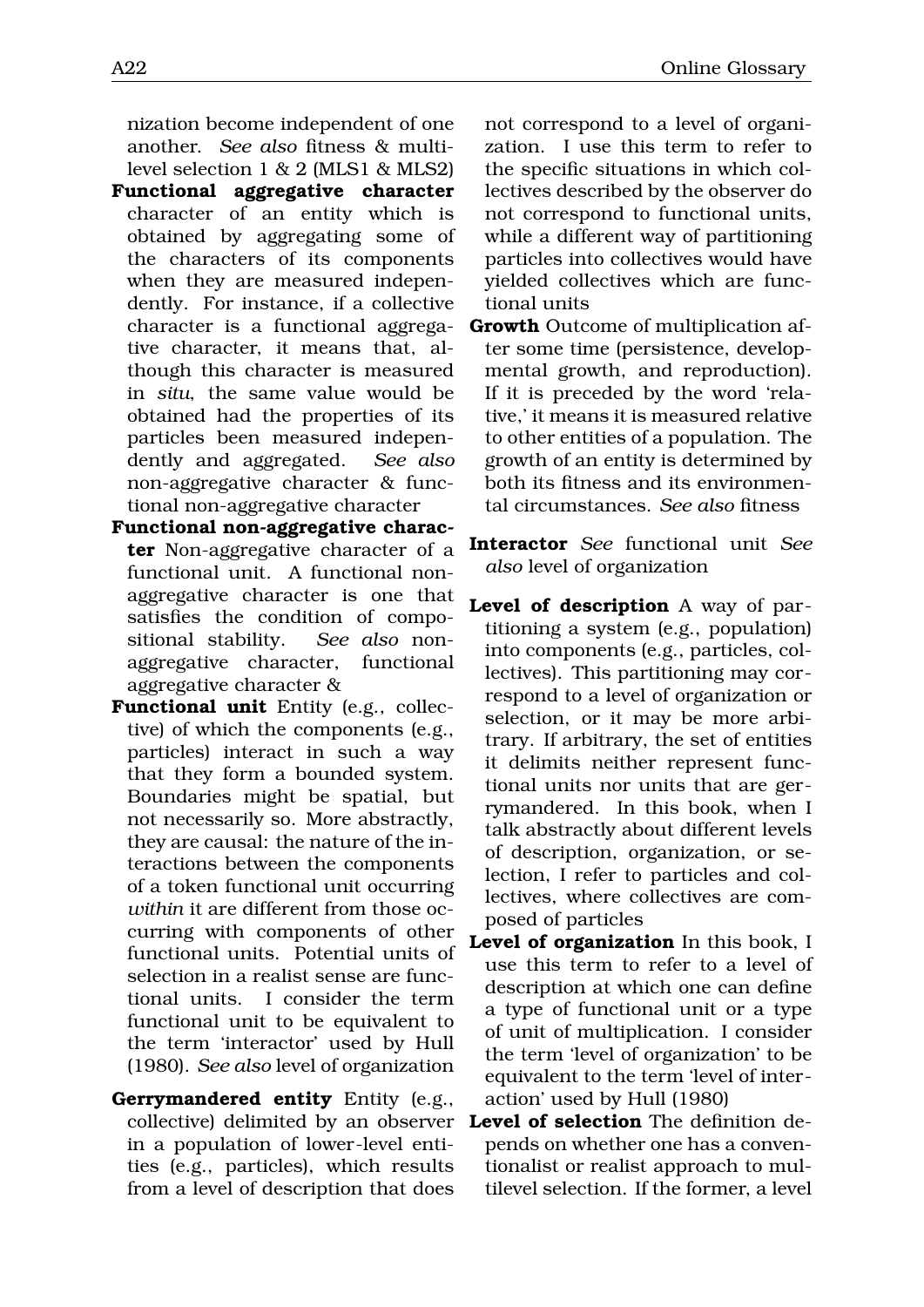of selection is merely a level of description at which Lewontin's three conditions are verified for the entities defined at that level. If the latter, it represents a level of description which is also a level at which the entities described are functional units or units of multiplication

- **Lewontin's three conditions** See Box 1
- **Multilevel selection 1 & 2 (MLS1 & MLS2)** Two different approaches to conceptualizing the evolutionary dynamics of a multilevel setting. Suppose an abstract two-level setting of particles organized into collectives. From an MLS1 perspective, both particle-level and collective-level fitness are measured by the number of particles produced. From an MLS2 perspective, particle-level fitness is measured by the number of particles produced, while collective-level fitness is measured in terms of collectives produced. This difference in perspective is often associated with the notion of fitness decoupling. *See also* multilevel selection 1\* & 2\* (MLS1\* & MLS2\*), fitness & fitness decoupling
- **Multilevel selection 1\* & 2\* (MLS1\* & MLS2\*)** Two different types of evolutionary dynamics in a multilevel setting. Assume a setting of particles organized into collectives. The MLS1\*/MLS2\* distinction is intended to supplant the MLS1/MLS2 distinction by preserving only the dichotomy between collective multiplication that is a by-product of particle multiplication, and that which is genuine, respectively. If the former, the setting is of the MLS1\* sort; If the latter, it is of the MSL2\* sort. *See also* multilevel selection 1 & 2 (MLS1 & MLS2)
- **Multiplication** Process by which an entity produces more entities of its

class. It generalizes the notion of reproduction in which the entities produced become independent from their parent(s), to situations in which the entities produced remain attached to their 'parent(s)'. In this latter case, the 'parental' entity grows developmentally rather than reproduces. Thus, multiplication includes both developmental growth and the more classical sense of reproduction

- **Non-aggregative character** character of an entity that results from the interactions of its components. It has a value that is distinct from the sum total of its component particles when they are measured independently. Non-aggregative characters can be functional or nonfunctional. Some non-functional non-aggregative properties do not satisfy the condition of compositional stability. *See also* functional aggregative character & functional non-aggregative character
- **Particle** In a two-level abstract hierarchy, a particle represents the lowest level. A group of particles might form a collective, which is a unit of selection or multiplication. Particles in the abstract hierarchy are considered both units of selection and multiplication. *See also* collective
- **Price equation** Mathematical identity used in evolutionary theory to describe the mean change in character of a population of entities between two times. There exist several variants of the equation. In one classical version, the mean change is equal to a covariance between the relative growth and the character of an entity, which is interpreted as the change associated with natural selection, and the mean difference in character between parents and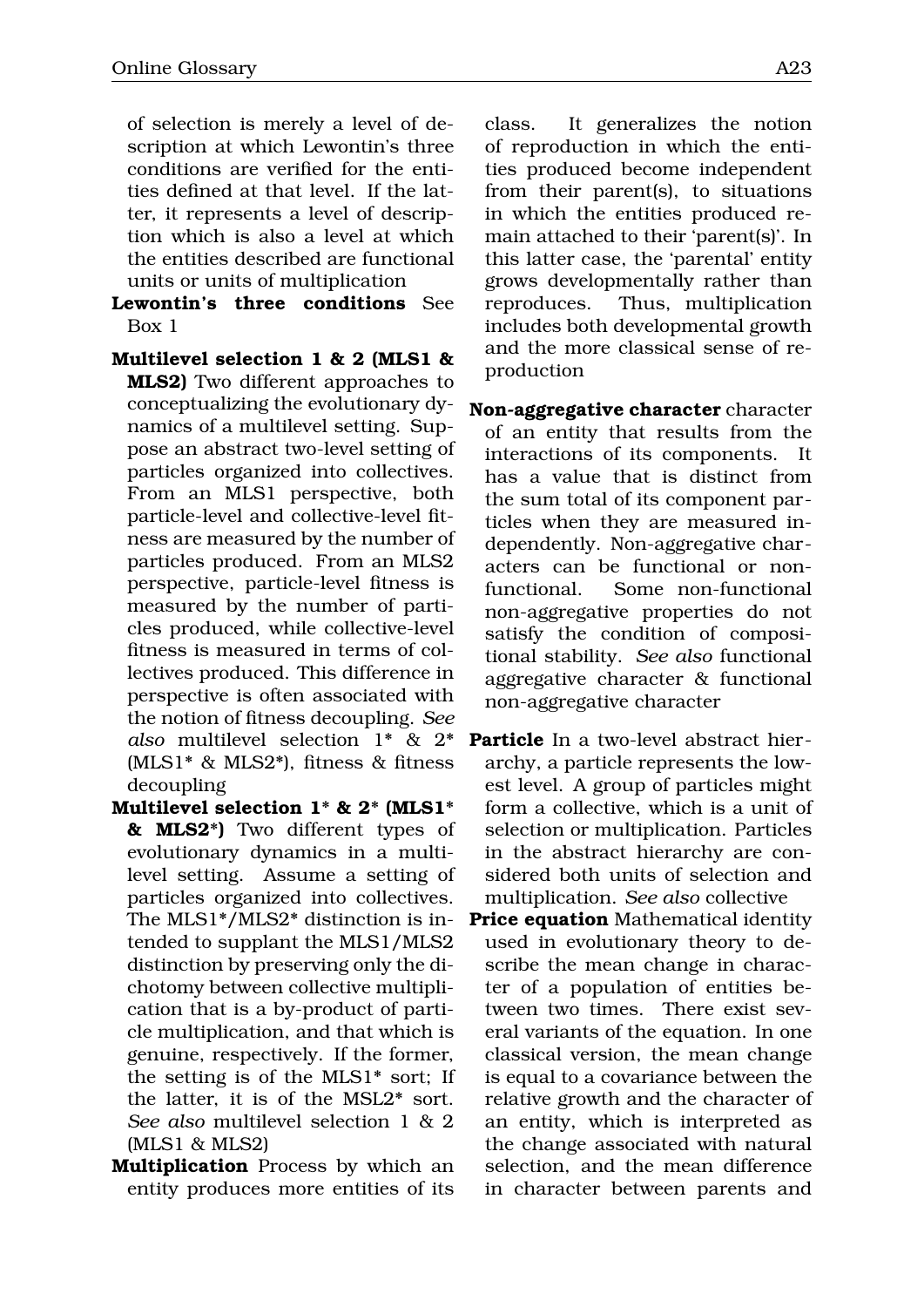average offspring weighted by relative growth, which is interpreted as the change associated with all evolutionary processes other than natural selection

- **Realism** In the context of levels of selection, realism is the view that whether selection occurs at one level of organization is a matter of fact, not a product of convention. *See also* conventionalism
- **Unit of multiplication** Unit of selection which is able to multiply in a way that is not solely the result of the independent multiplication of its components. A unit of multiplication corresponds to what Maynard Smith (1987) or Griesemer (2000)

call a 'unit of evolution'

**Unit of selection** The definition varies depending on whether one adopts a conventionalist or realist perspective on levels of selection. If the former, it refers to a type of entity in a population that has the capacity to exhibit Lewontin's three conditions. If the latter, it corresponds to a functional unit or a unit of multiplication that has the capacity to exhibit Lewontin's three conditions. Entities that *do* exhibit Lewontin's three conditions in this population are *actual* units of selection, while those that merely have the *capacity* to do so are *potential* units of selection. *See also* functional unit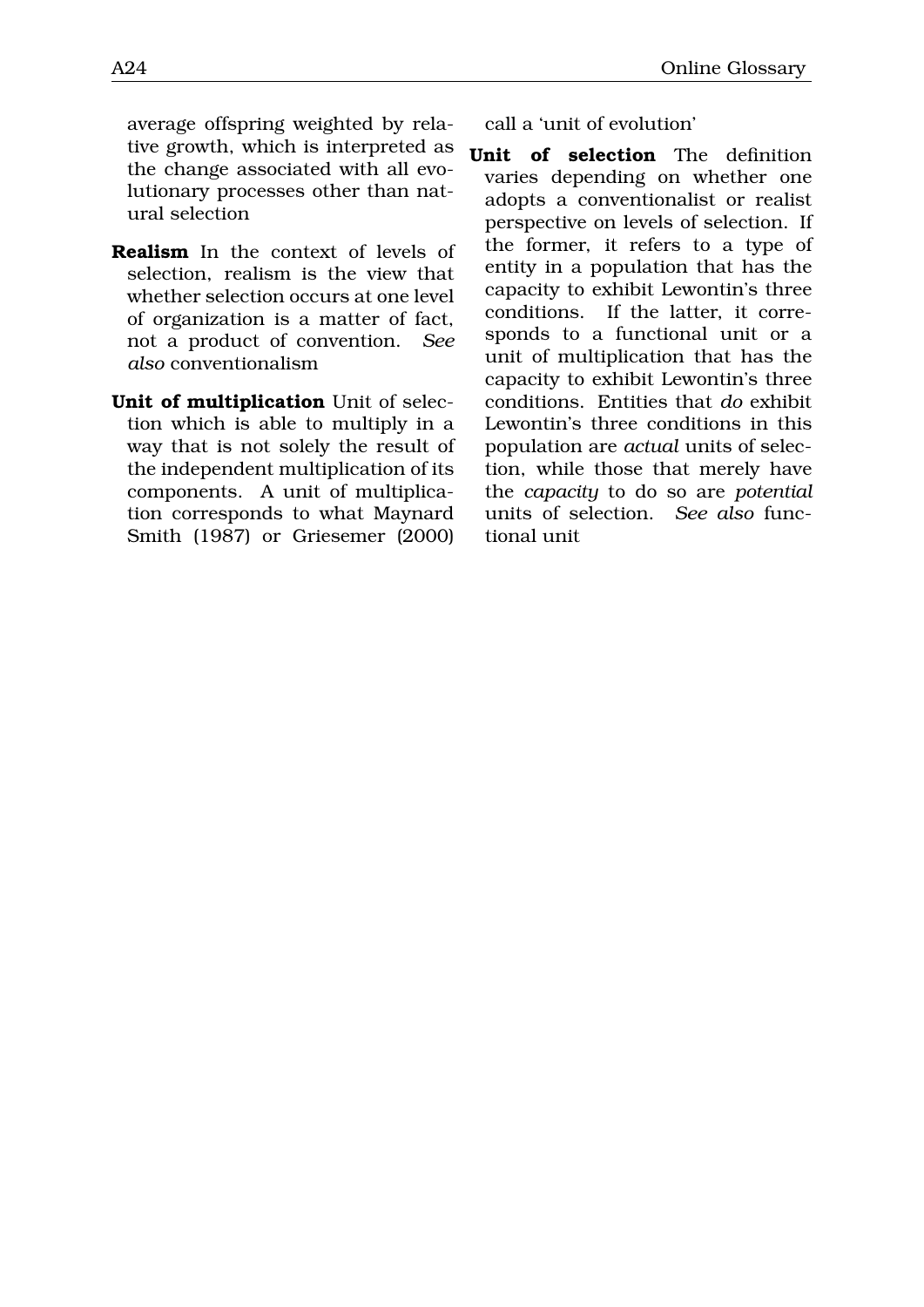## **Appendix Bibliography**

- Ben-Menahem, Yemima (2006). *Conventionalism: From Poincare to Quine*. Cambridge: Cambridge University Press.
- Bijma, Piter (2010). "Multilevel Selection 4: Modeling the Relationship of Indirect Genetic Effects and Group Size." *Genetics* 186, pp. 1029–1031.
- (2014). "The Quantitative Genetics of Indirect Genetic Effects: A Selective Review of Modelling Issues." *Heredity* 112, pp. 61–69.
- Bijma, Piter, William M. Muir, and Johan A. M. Van Arendonk (2007). "Multilevel Selection 1: Quantitative Genetics of Inheritance and Response to Selection." *Genetics* 175, pp. 277–288.
- Bijma, Piter and Michael J. Wade (2008). "The Joint Effects of Kin, Multilevel Selection and Indirect Genetic Effects on Response to Genetic Selection." *Journal of Evolutionary Biology* 21, pp. 1175–1188.
- Birch, Jonathan (2014). "Hamilton's Rule and Its Discontents." *The British Journal for the Philosophy of Science* 65, pp. 381–411.
- (2016). "Natural Selection and the Maximization of Fitness." *Biological Reviews* 91, pp. 712–727.
- (2017). *The Philosophy of Social Evolution*. Oxford: Oxford University Press.
- Black, Andrew J., Pierrick Bourrat, and Paul B. Rainey (2020). "Ecological Scaffolding and the Evolution of Individuality." *Nature Ecology & Evolution* 4, pp. 426–436.
- Bonner, John Tyler (1974). *On Development: The Biology of Form*. Cambridge, Mass.: Harvard University Press.
- Bourke, Andrew FG (2011). *Principles of Social Evolution*. Oxford: Oxford University Press.
- Bourrat, Pierrick (in press). "Evolutionary Transitions in Individuality: A Formal Analysis." *Synthese*.
- (2015). "How to Read 'Heritability' in the Recipe Approach to Natural Selection." *The British Journal for the Philosophy of Science* 66, pp. 883–903.
- (2019a). "In What Sense Can There Be Evolution by Natural Selection without Perfect Inheritance?" *International Studies in the Philosophy of Science* 32, pp. 39–77.
- (2019b). "Variation of Information as a Measure of One-to-One Causal Specificity." *European Journal for Philosophy of Science* 9, p. 11.
- Buss, L. W. (1983). "Evolution, Development, and the Units of Selection." *Proceedings of the National Academy of Sciences* 80, pp. 1387–1391.
- (1987). *The Evolution of Individuality*. Princeton, NJ: Princeton University Press.
- Calcott, B. and K. Sterelny (2011). *The Major Transitions in Evolution Revisited*. Cambridge, MA: MIT Press.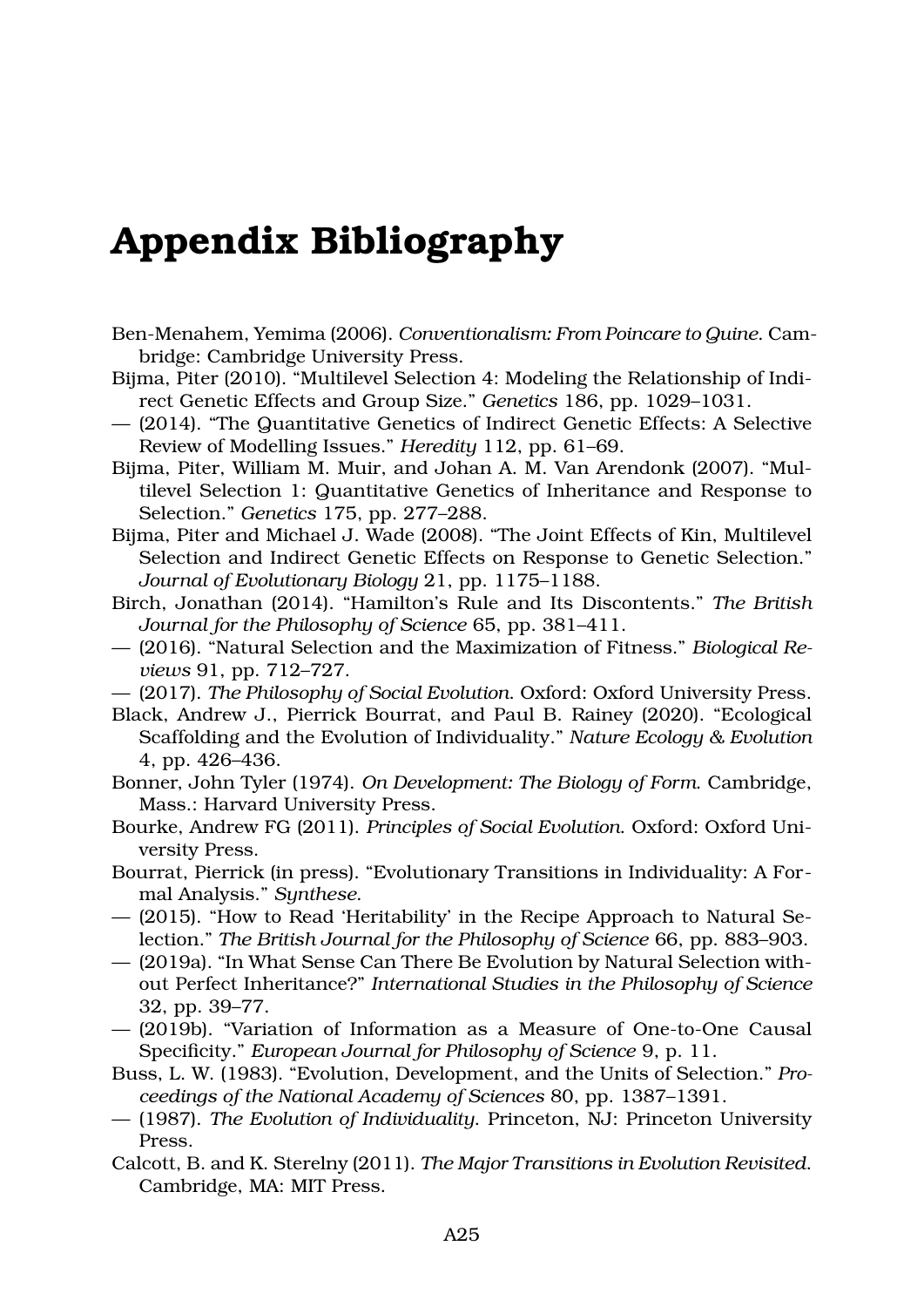- Carnap, Rudolf ([1937] 2002). *The Logical Syntax of Language*. Open Court Publishing.
- Clarke, Ellen (2013). "The Multiple Realizability of Biological Individuals." *The Journal of Philosophy* 110, pp. 413–435.
- (2014). "Origins of Evolutionary Transitions." *Journal of Biosciences* 39, pp. 303–317.
- (2016). "Levels of Selection in Biofilms: Multispecies Biofilms Are Not Evolutionary Individuals." *Biology & Philosophy* 31, pp. 191–212.
- Colyvan, Mark (2012). *An Introduction to the Philosophy of Mathematics*. Cambridge University Press.
- Craig, J.V. and W.M. Muir (1996). "Group Selection for Adaptation to Multiple-Hen Cages: Beak-Related Mortality, Feathering, and Body Weight Responses ," *Poultry Science* 75, pp. 294–302.
- Darwin, C. (1859). *On the Origin of Species by Means of Natural Selection*. London: J. Murray.
- Dawkins, R (1976). *Le Gène Égoïste*. Paris: Odile Jacob.
- Dawkins, R. (1982). *The Extended Phenotype: The Long Reach of the Gene*. New York: Oxford University Press.
- De Monte, Silvia and Paul B. Rainey (2014). "Nascent Multicellular Life and the Emergence of Individuality." *Journal of Biosciences* 39, pp. 237–248.
- Doulcier, Guilhem et al. (2020). "Eco-Evolutionary Dynamics of Nested Darwinian Populations and the Emergence of Community-Level Heredity." *eLife* 9. Ed. by Wenying Shou et al., e53433.
- Dugatkin, Lee A. and Hudson K. Reeves (1994). "Behavioral Ecology and Levels of Selection: Dissolving the Group Selection Controversy." *Advances in the Study of Behavior* 23, pp. 101–133.
- Duhem, Pierre Maurice Marie (1906). *La théorie physique: son objet, et sa structure*. Paris, Chevalier & Rivière.
- Field, Hartry (2016). *Science without Numbers*. Oxford University Press.
- Fisher, R. A. (1930). *The Genetical Theory of Natural Selection: A Complete Variorum Edition*. OUP Oxford.
- (1941). "Average Excess and Average Effect of a Gene Substitution." *Annals of Eugenics* 11, pp. 53–63.
- Fletcher, J. A. and M. Doebeli (2009). "A Simple and General Explanation for the Evolution of Altruism." *Proceedings of the Royal Society B: Biological Sciences* 276, pp. 13–19.
- Folse, H. J. and J. Roughgarden (2010). "What Is an Individual Organism? A Multilevel Selection Perspective." *The Quarterly Review of Biology* 85, pp. 447–472.
- Frank, S. A. (1998). *Foundations of Social Evolution*. Princeton: Princeton University Press.
- Frank, Steven A. (1995). "George Price's Contributions to Evolutionary Genetics." *Journal of Theoretical Biology* 175, pp. 373–388.
- Gardner, A (2015). "The Genetical Theory of Multilevel Selection." *Journal of Evolutionary Biology* 28, pp. 305–319.
- Godfrey-Smith, Peter (2000). "The Replicator in Retrospect." *Biology and Philosophy* 15, pp. 403–423.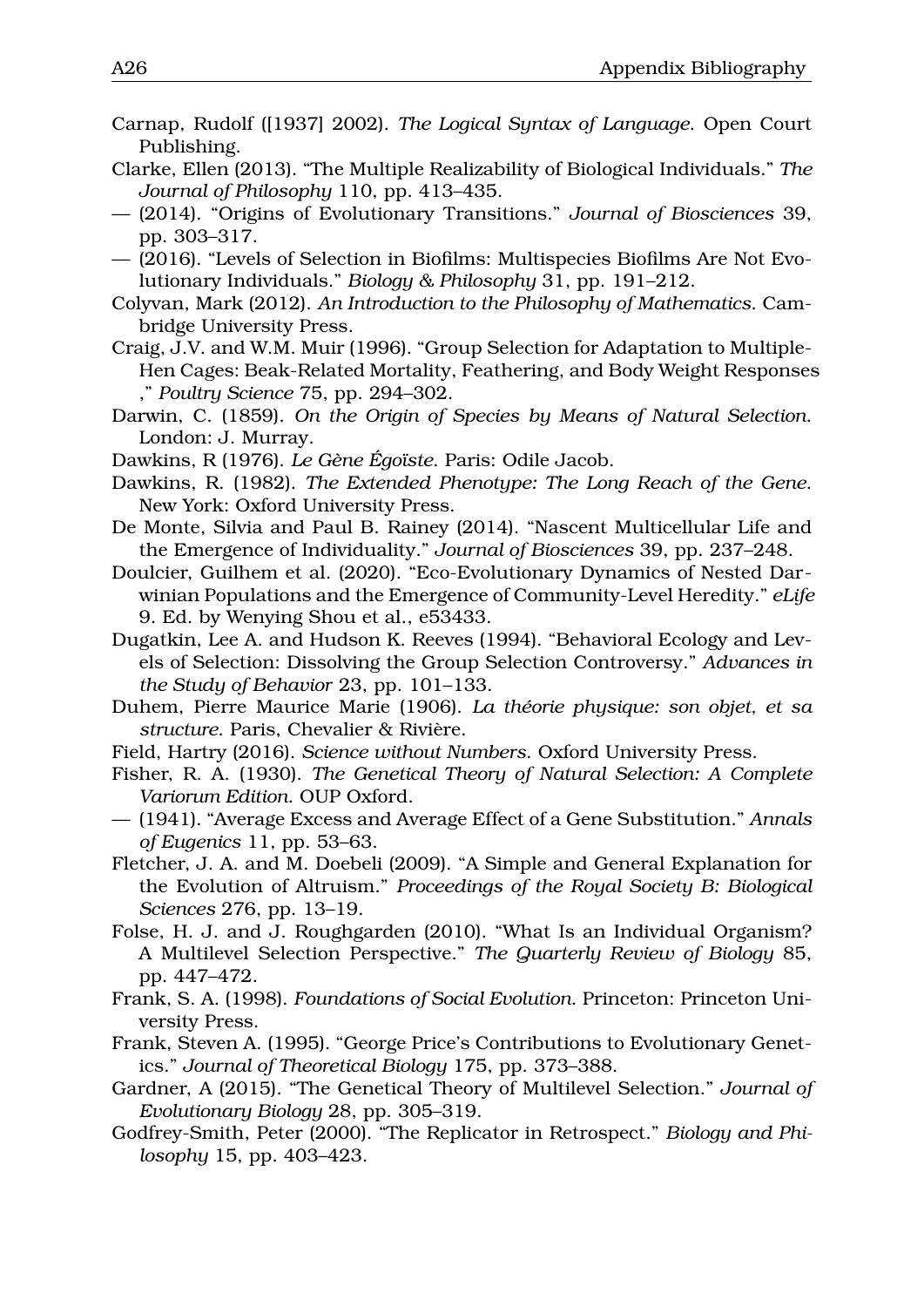- (2007). "Conditions for Evolution by Natural Selection." *Journal of Philosophy* 104, p. 489.
- (2009). *Darwinian Populations and Natural Selection*. Oxford ; New York: Oxford University Press.
- Godfrey-Smith, Peter and Benjamin Kerr (2013). "Gestalt-Switching and the Evolutionary Transitions." *The British Journal for the Philosophy of Science* 64, pp. 205–222.
- Goodnight, Charles J. (1995). "Epistasis and the Increase in Additive Genetic Variance: Implications for Phase 1 of Wright's Shifting-Balance Process." *Evolution* 49, pp. 502–511.
- Goodnight, Charles J., J. M. Schwartz, and L. Stevens (1992). "Contextual Analysis of Models of Group Selection, Soft Selection, Hard Selection and the Evolution of Altruism." *American Naturalist* 140, pp. 743–761.
- Goodnight, Charles J. and L. Stevens (1997). "Experimental Studies of Group Selection: What Do They Tell Us about Group Selection in Nature?" *The American Naturalist* 150, s59–s79.
- Griesemer, James R. (2000). "The Units of Evolutionary Transition." *Selection* 1, pp. 67–80.
- Griffing, B. (1967). "Selection in Reference to Biological Groups I. Individual and Group Selection Applied to Populations of Unordered Groups." *Australian Journal of Biological Sciences* 20, pp. 127–140.
- Griffiths, Paul E. et al. (2015). "Measuring Causal Specificity." *Philosophy of Science* 82, pp. 529–555.
- Hadfield, Jarrod D. and Alastair J. Wilson (2007). "Multilevel Selection 3: Modeling the Effects of Interacting Individuals as a Function of Group Size." *Genetics* 177, pp. 667–668.
- Hammerschmidt, Katrin et al. (2014). "Life Cycles, Fitness Decoupling and the Evolution of Multicellularity." *Nature* 515, pp. 75–79.
- Herron, Matthew D. (2017). "Cells, Colonies, and Clones: Individuality in the Volvocine Algae." *Biological Individuality: Integrating Scientific, Philosophical, and Historical Perspectives*. Ed. by Scott Lidgard and Lynn K. Nyhart. Chicago ; London: University of Chicago Press, pp. 63–83.
- Hull, David L. (1980). "Individuality and Selection." *Annual Review of Ecology and Systematics* 11, pp. 311–332.
- Jablonka, E. (1994). "Inheritance Systems and the Evolution of New Levels of Individuality." *Journal of Theoretical Biology* 170, pp. 301–309.
- Kerr, B. and P. Godfrey-Smith (2002). "Individualist and Multi-Level Perspectives on Selection in Structured Populations." *Biology and Philosophy* 17, pp. 477–517.
- (2009). "Generalization of the Price Equation for Evolutionary Change." *Evolution* 63, pp. 531–536.
- Kitcher, Philip (2004). "Interview with Philip Kitcher." *Human Nature Review* 4, pp. 87–92.
- Kitcher, Philip, Kim Sterelny, and C. Kenneth Waters (1990). "The Illusory Riches of Sober's Monism." *The Journal of Philosophy* 87, p. 158.
- Lee, James J. and Carson C. Chow (2013). "The Causal Meaning of Fisher's Average Effect." *Genetics research* 95, pp. 89–109.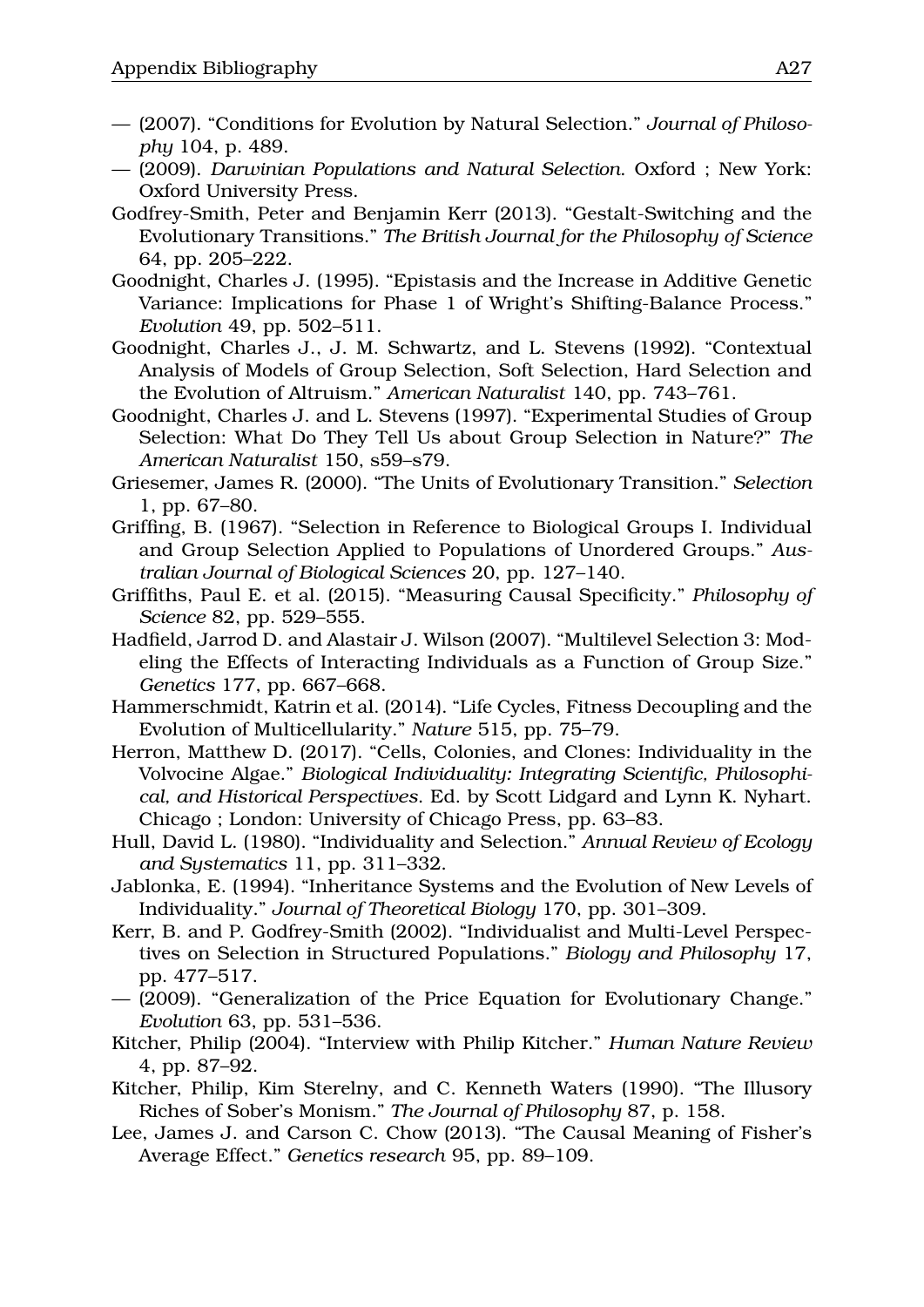- Lewontin, R. C. (1970). "The Units of Selection." *Annual Review of Ecology and Systematics* 1, pp. 1–18.
- Lloyd, E. A. (2017). "Units and Levels of Selection." *The Stanford Encyclopedia of Philosophy*. Ed. by Edward N. Zalta.
- Lloyd, Elisabeth A., Richard C. Lewontin, and Marcus W. Feldman (2008). "The Generational Cycle of State Spaces and Adequate Genetical Representation." *Philosophy of Science* 75, pp. 140–156.
- Lloyd, Elisabeth A. et al. (2005). "Pluralism without Genic Causes?" *Philosophy of Science* 72, pp. 334–341.
- Luque, Victor J. (2017). "One Equation to Rule Them All: A Philosophical Analysis of the Price Equation." *Biology & Philosophy* 32, pp. 97–125.
- Lynch, Michael and Bruce Walsh (1998). *Genetics and Analysis of Quantitative Traits*. Vol. 1. Sinauer Sunderland, MA.
- Maynard Smith, John (1987). "How to Model Evolution." *The Latest on the Best: Essays on Evolution and Optimality*. Ed. by John Dupré. Vol. 11. Camridge, MA: MIT Press, pp. 119–131.
- Maynard Smith, John and Eors Szathmary (1995). *The Major Transitions in Evolution*. Oxford ; New York: Oxford Univeristy Press.
- McCauley, David E. and Michael J. Wade (1980). "Group Selection: The Genetic and Demographic Basis for the Phenotypic Differentiation of Small Populations of Tribolium Castaneum." *Evolution* 34, pp. 813–821.
- McElreath, Richard and Robert Boyd (2007). *Mathematical Models of Social Evolution: A Guide for the Perplexed*. University of Chicago Press.
- Michod, Richard E. (1999). *Darwinian Dynamics*. Princeton: Princeton University Press.
- (2005). "On the Transfer of Fitness from the Cell to the Multicellular Organism." *Biology and Philosophy* 20, pp. 967–987.
- Nowak, M. A., C. E. Tarnita, and E. O. Wilson (2010). "The Evolution of Eusociality." *Nature* 466, pp. 1057–1062.
- Nowak, Martin and Roger Highfield (2012). *SuperCooperators: Altruism, Evolution, and Why We Need Each Other to Succeed*. Reprint edition. New York, NY: Free Press.
- Nunney, L. (1985). "Group Selection, Altruism, and Structured-Deme Models." *American Naturalist* 126, pp. 212–230.
- Okasha, Samir (2006). *Evolution and the Levels of Selection*. Oxford ; New York: Clarendon Press ; Oxford University Press.
- (2009). "Individuals, Groups, Fitness and Utility: Multi-Level Selection Meets Social Choice Theory." *Biology & Philosophy* 24, pp. 561–584.
- (2011). "Reply to Sober and Waters." *Philosophy and Phenomenological Research* 82, pp. 241–248.
- (2018). *Agents and Goals in Evolution*. First edition. Oxford: University Press.
- Otsuka, Jun (2016). "A Critical Review of the Statisticalist Debate." *Biology & Philosophy* 31, pp. 459–482.
- Pearl, Judea (2009). *Causality: Models, Reasoning, and Inference*. 2nd Edition. New York: Cambridge University Press.
- Poincaré, Henri (1902). *La Science et l'Hypothèse*. Paris: Flammarion.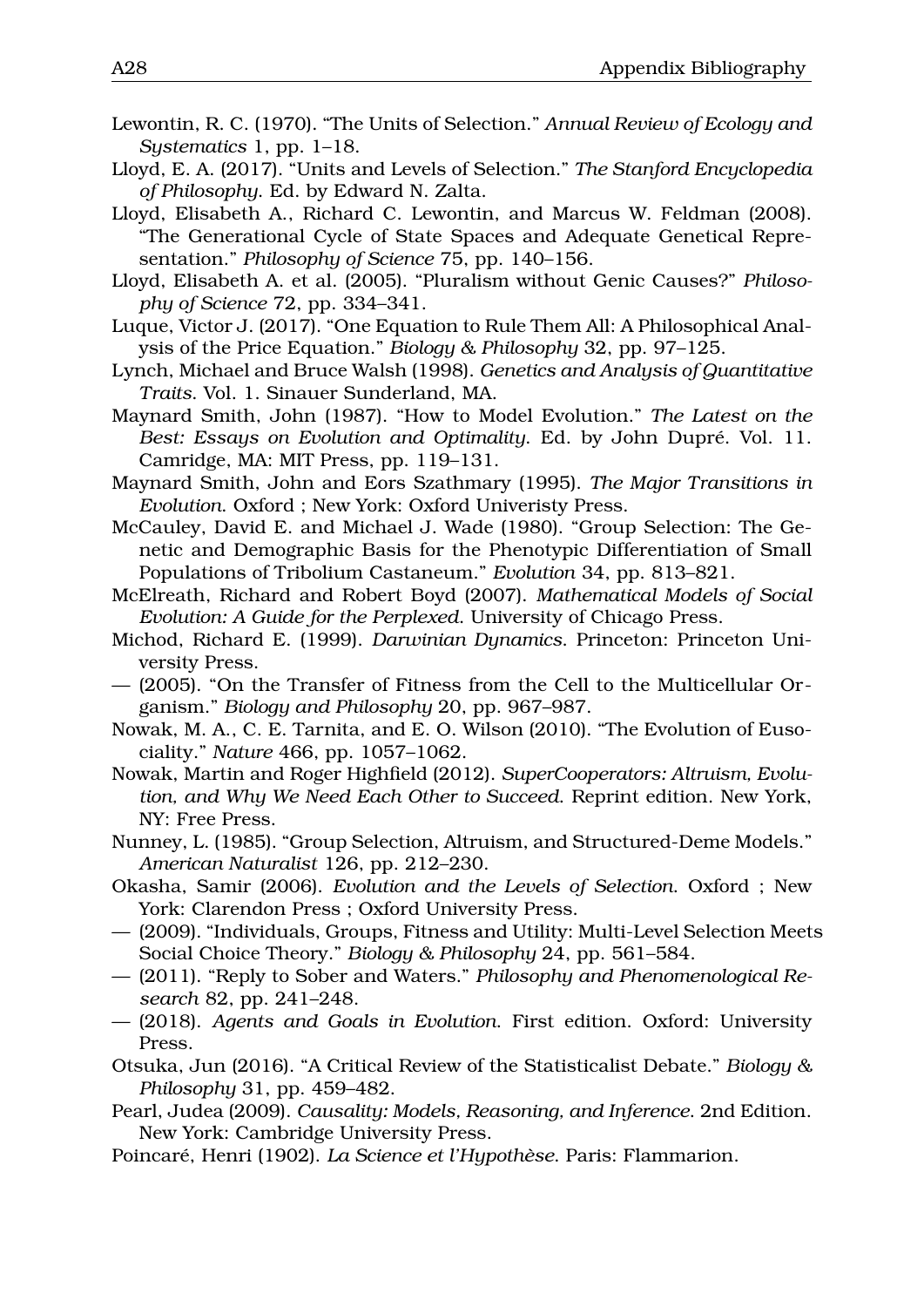- Price, George R. (1995). "The Nature of Selection." *Journal of Theoretical Biology* 175, pp. 389–396.
- Quine, W. V. (1936). "Truth by Convention." *Journal of Symbolic Logic* 1, pp. 42–42.
- (1960). "Carnap and Logical Truth." *Synthese* 12, pp. 350–374.
- Rainey, Paul B. and Benjamin Kerr (2010). "Cheats as First Propagules: A New Hypothesis for the Evolution of Individuality during the Transition from Single Cells to Multicellularity." *BioEssays* 32, pp. 872–880.
- Ratcliff, William C. et al. (2012). "Experimental Evolution of Multicellularity." *Proceedings of the National Academy of Sciences* 109, pp. 1595–1600.
- Reichenbach, Hans (1938). *Experience And Prediction: An Analysis Of The Foundations And The Structure Of Knowledge*. University of Chicago Press.
- Rescorla, Michael (2019). "Convention." *The Stanford Encyclopedia of Philosophy*. Ed. by Edward N. Zalta.
- Rice, Sean H. (2004). *Evolutionary Theory: Mathematical and Conceptual Foundations*. Sunderland, Mass., USA: Sinauer Associates.
- Rose, Caroline J., Katrin Hammerschmidt, and Paul B. Rainey (2019). "Meta-Population Structure and the Evolutionary Transition to Multicellularity." *bioRxiv*, p. 407163.
- Sarkar, Sahotra (2008). "A Note on Frequency Dependence and the Levels/Units of Selection." *Biology & Philosophy* 23, pp. 217–228.
- Shelton, Deborah E. and Richard E. Michod (2014). "Group Selection and Group Adaptation During a Major Evolutionary Transition: Insights from the Evolution of Multicellularity in the Volvocine Algae." *Biological Theory* 9, pp. 452–469.
- (2020). "Group and Individual Selection during Evolutionary Transitions in Individuality: Meanings and Partitions." *Philosophical Transactions of the Royal Society B: Biological Sciences* 375, p. 20190364.
- Sober, Elliott (1990). "The Poverty of Pluralism: A Reply to Sterelny and Kitcher." *The Journal of Philosophy* 87, pp. 151–158.
- (2011). "Realism, Conventionalism, and Causal Decomposition in Units of Selection: Reflections on Samir Okasha's Evolution and the Levels of Selection." *Philosophy and Phenomenological Research* 82, pp. 221–231.
- Sober, Elliott and David Sloan Wilson (1998). *Unto Others: The Evolution and Psychology of Unselfish Behavior*. Cambridge, MA: Harvard University Press.
- Spirtes, Peter, Clark N. Glymour, and Richard Scheines (2000). *Causation, Prediction, and Search*. Vol. 81. MIT press.
- Sterelny, K. (1996). "The Return of the Group." *Philosophy of Science* 63, pp. 562–584.
- Sterelny, K. and P. E. Griffiths (1999). *Sex and Death: An Introduction to Philosophy of Biology*. Chicago: University of Chicago press.
- Sterelny, K. and P. Kitcher (1988). "The Return of the Gene." *The Journal of Philosophy* 85, pp. 339–361.
- Traulsen, Arne (2010). "Mathematics of Kin- and Group-Selection: Formally Equivalent?" *Evolution* 64, pp. 316–323.
- Van Valen, L. M. (1989). "Three Paradigms of Evolution." *Evolutionary theory* 9, pp. 1–17.